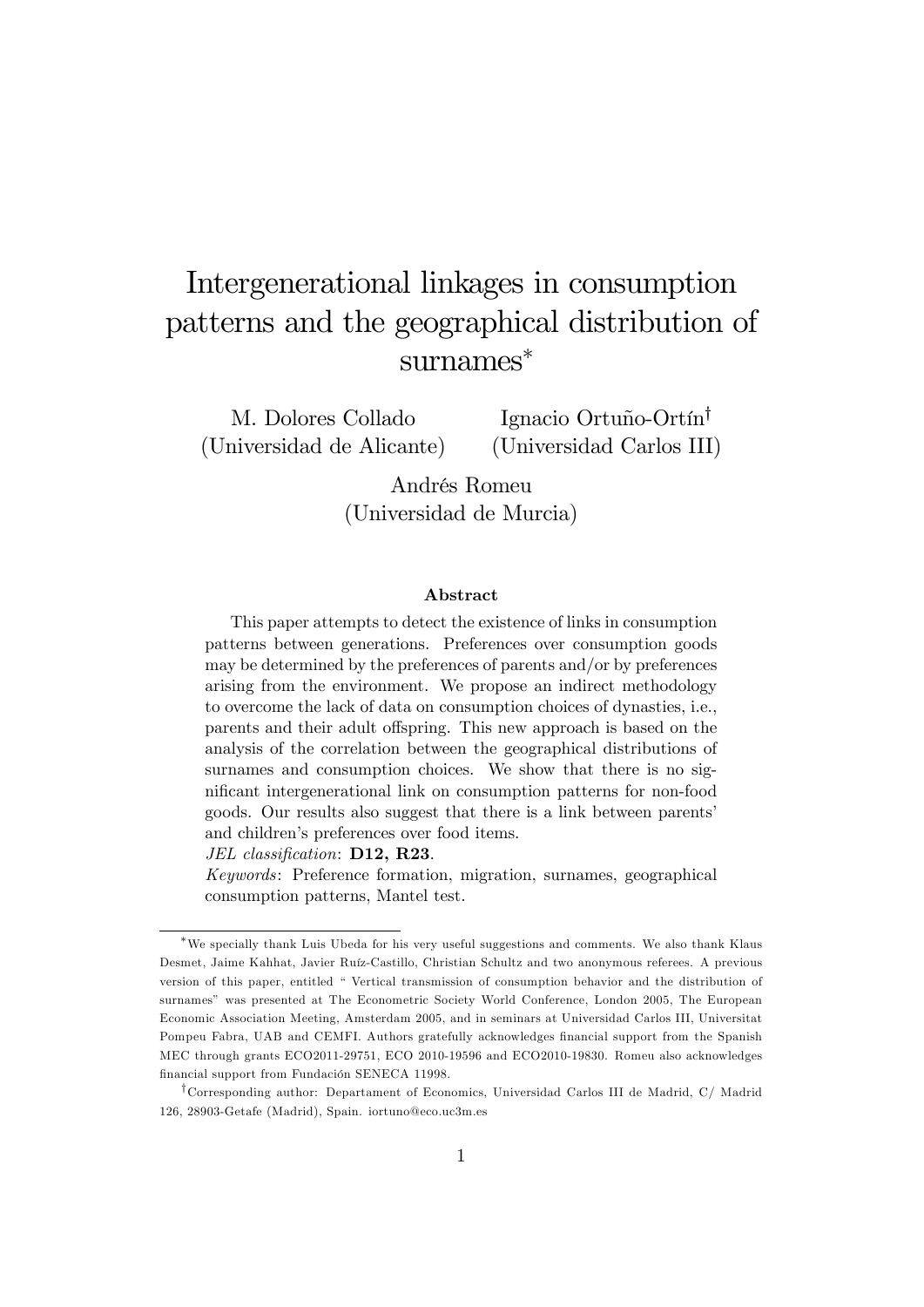## 1 Introduction

A central theme in the study of preference formation is the relative ináuence of parents versus the influence of the social environment in shaping a person's preferences. Thus, preference formation can be understood as emerging from a preference transmission from parents to offspring, and a preference transmission between any two individuals. The influence coming from parents is sometimes called "vertical transmission" and the influence from other people is called "horizontal transmission".<sup>1</sup> Vertical transmission of preferences can take place through children's imitation of their parents' tastes or through the parents' teaching of certain habits and values (and perhaps through some genetic inheritance). Horizontal transmission occurs when children adopt the habits of other agents outside the household, as for example when they learn values or preferences taught in school or when they imitate friends.

This paper provides a novel empirical approach to assess the importance of the parental and the environmental ináuence on the formation of childrenís preferences over consumption goods. Namely, we study the transmission of the rates of substitution for consumption goods as when a child adopts his parents' strong taste for eating meat rather than being vegetarian. However, we neither seek to describe the precise working of those channels of preference transmission nor attempt to provide any new theoretical explanation on the issue of preference formation. The paper just provides an empirical framework for detecting whether there is a significant intergenerational link on preferences over consumption goods.

Since preferences are not observable we will have to use data on consumption behavior instead. It will be argued that, after controlling for income and other variables that may affect consumption decisions, a correlation on the preferences of parents and their offspring implies a correlation on the consumption bundles chosen by parents and the consumption bundles chosen by their (adult) offspring. If there were data available on those consumption choices, assessing the significance of a intergenerational link would be an easy task. Unfortunately, unlike other types of intergenerational transmission, such as earnings or abilities, we are not aware of the existence of any survey that provides such information on a large number of consumption goods.

Thus, we propose an indirect strategy to overcome the data problem: we will compare the spatial distribution of consumption behavior and the spatial distribution of surnames. By studying whether regions with similar surname

<sup>&</sup>lt;sup>1</sup>This terminology is based on Cavalli-Sforza&Feldman [5] (see also Bisin&Verdier [2]). These authors also distinguish between horizontal and oblique transmission.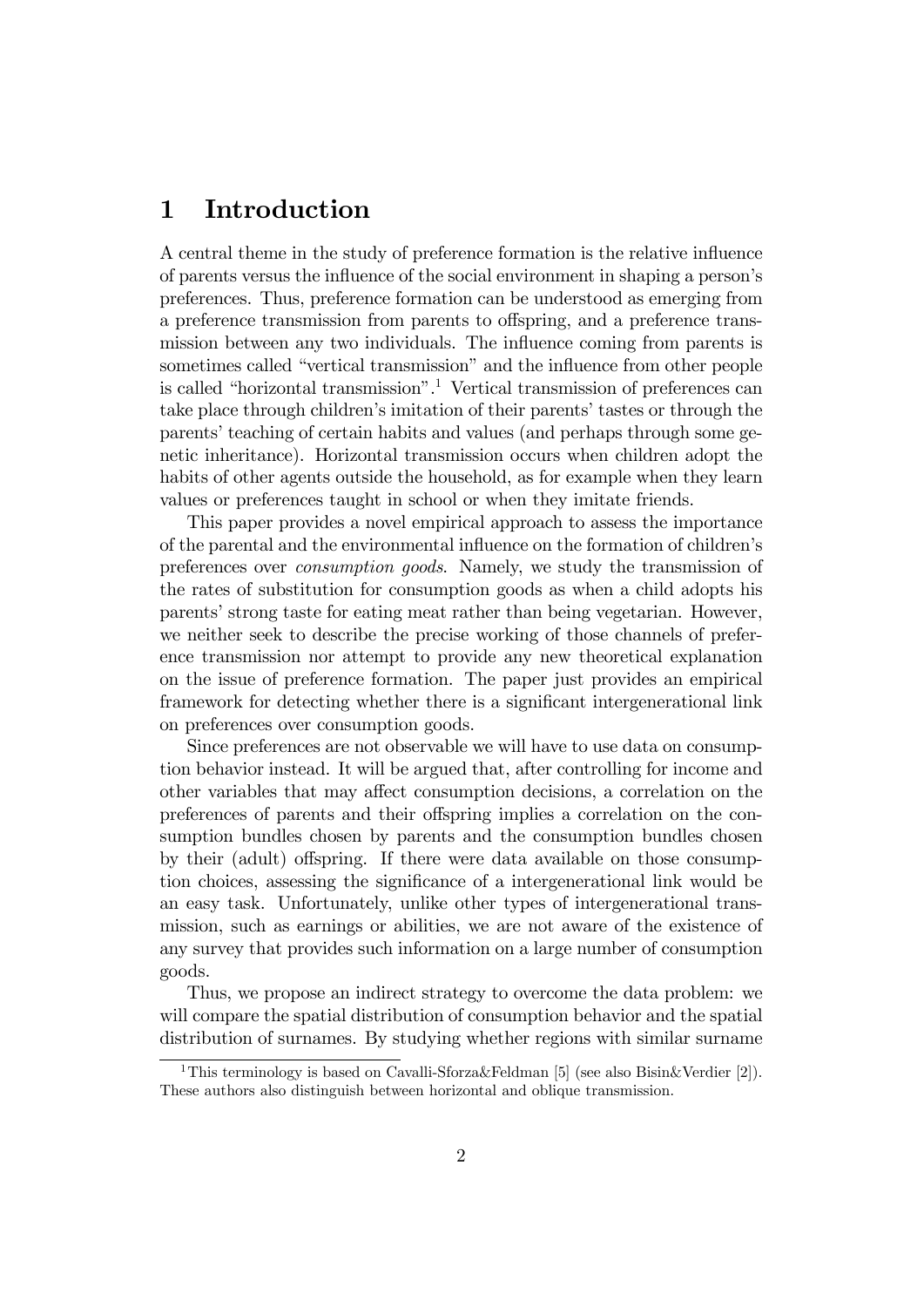distributions also have similar expenditure patterns, we will be able to draw some conclusions on the effect of parental versus environmental transmission of preferences.

The intuition behind this approach is simple: if parental transmission is very strong, preferences are transmitted from parents to children in a similar way to surnames. Consider an economy composed by geographical regions that originally were quite different in both the distribution of surnames and the distribution of consumption patterns. Suppose that there have been important recent migration flows among the regions. If parental transmission is perfect, so that surnames and preferences are transmitted in the same way, regions that have experienced large migration flows should be close both in the distribution of surnames and in the distribution of expenditure patterns. In contrast, if environmental transmission of preferences is the main force in the preference formation process, surnames and preferences evolve in different manner and regions that have experienced more migration flows will have more similar surnames distributions but not more similar consumption patterns. Thus, we will be able to detect intergenerational links by studying the spatial distributions of surnames and consumption patterns in different regions. More specifically, we will construct two matrices of distances between regions. The first matrix will be computed by calculating the distances in consumption patterns between regions and the second matrix by computing the distances in the distribution of surnames between regions. It will be argued that if parental transmission plays a significant role, after controlling for other relevant variables, those two matrices should be positively correlated. Unfortunately, there still remains an identification problem since a positive correlation need not imply parental transmission of preferences. If natives of the host region adopt the preferences of immigrants the two matrices would be positively correlated but this would be due to an environmental transmission of preferences. However, the case of no correlation between the two matrices will unambiguously indicate a strong environmental transmission effect. Moreover, the weaker the linkage between parent's preferences and children's preferences the faster immigrants adapt to their host societies. Thus, the analysis of the correlation of such matrices will enable us to draw some insights on both the general issue of preference formation and the more specific question on immigrant integration. Modern economies experience large migration flows. Research on the mechanism of assimilation of immigrants is important not only from a welfare point of view, but also to predict future trends in demand and consumption patterns.

It might happen that the correlation between the matrix of surnames distances and the matrix of consumption patterns is explained by other variables unrelated to the paternal/environment effect that we want to study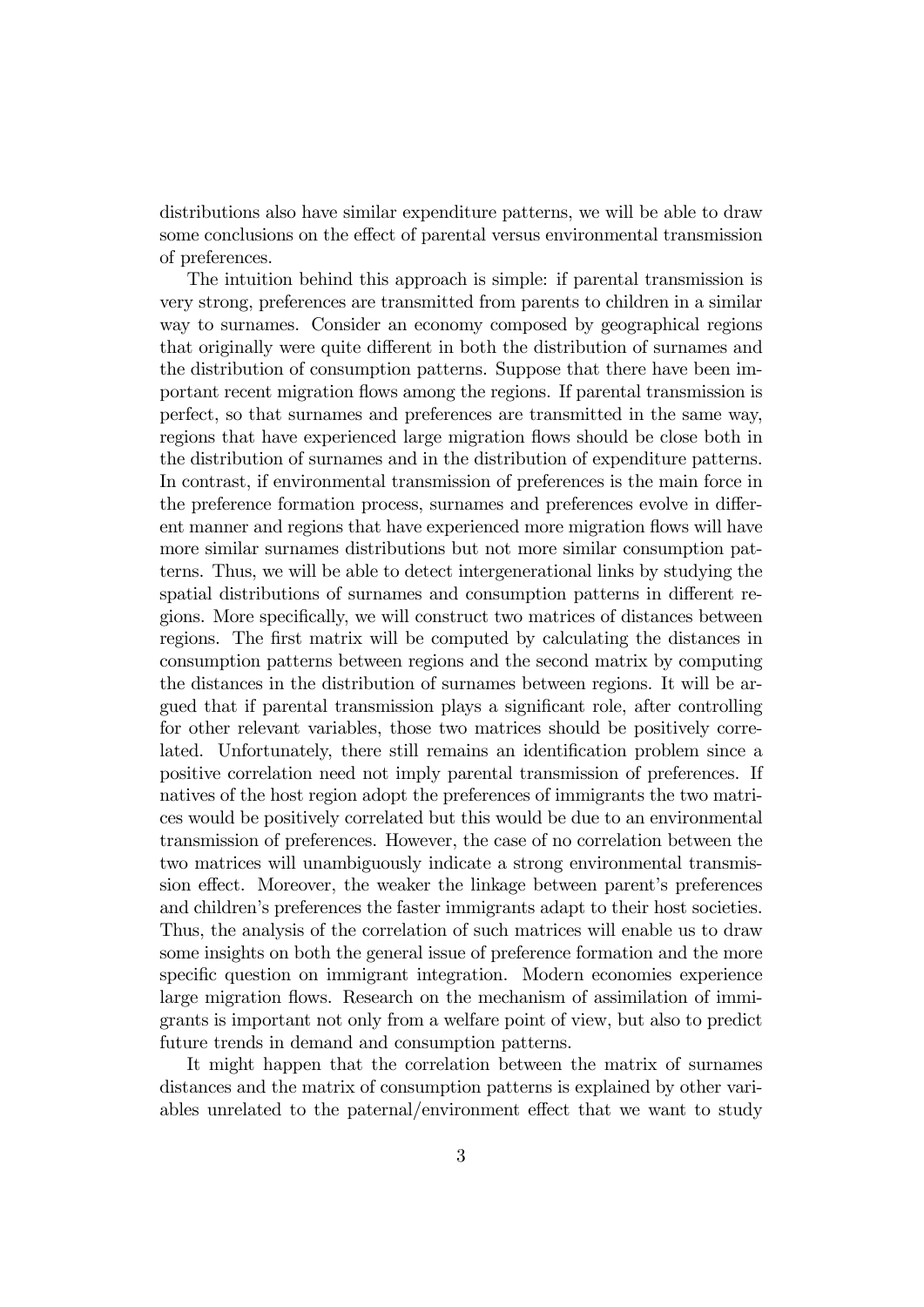here. For example, it might happen that geographically closer provinces have similar surnames distributions and are also similar in the type of local agricultural produce available. The type of rural/urban environment might also condition consumption patterns because prices and the availability of certain goods depend on it. Thus, we will control for other factors that may have some explanatory power in the correlation between the two matrices. In particular, we will control for geographical distance, how urban/rural regions are, income differences, climate and household composition.

Using data from Spain, the paper shows that for non-food items there is no significant linkage between parents' preferences and those of their offspring. Regarding food consumption the paper suggests, but cannot unequivocally prove, that preferences are partially inherited from the parents. This result also suggests that in Spain, second generation immigrants adopt the consumption patterns of the host region for all goods except for food items.

An alternative explanation of our result for food items could be based on the household production model of Stigler and Becker[45]. Under such model we would be detecting transmission of skills in the household production of food related goods rather than transmission of preferences. Even though this distinction between preferences and technology could be seen as "a matter of semantics, not substanceî (Pollak [37], page 375), we repeat our analysis differentiating between food items that are clearly cooking inputs and food items that are typically eaten without being further processed. In both cases we obtain again a positive correlation between the matrix of consumption distances and the matrix of surnames distances.

The statistical tool used to asses the possible correlation between distances in the distribution of surnames and distances in the distribution of consumption patterns is the multivariate Mantel Test, a method for testing (linear) correlation between distance matrices. The Mantel test has been applied to problems of Spatial Autocorrelation in Ecology and in Population Genetics (see Mantel [31], Sokal&Rohlf [43] and Legendre&Legendre [30]). However, to the best of our knowledge, this is the Örst time that this test has been applied in Economics (see Desmet, LeBreton, Ortuno-Ortin and Weber [17] for another recent application in Economics).

In this paper we use data from Spain, although the approach is general and the data needed is also available for many other countries. There are several reasons why Spain is an excellent case study. First, there were large internal migration flows in the last century.<sup>2</sup> Second, the number of for-

 $^{2}$ In year 1960 18% of the Spanish citizens were living in a different region from the one where they were born. For years 1970, 1981 and 1991 the corresponding percentages were 22.6, 23.5 and 22.4 respectively (Carreras and Tafunell, 2005).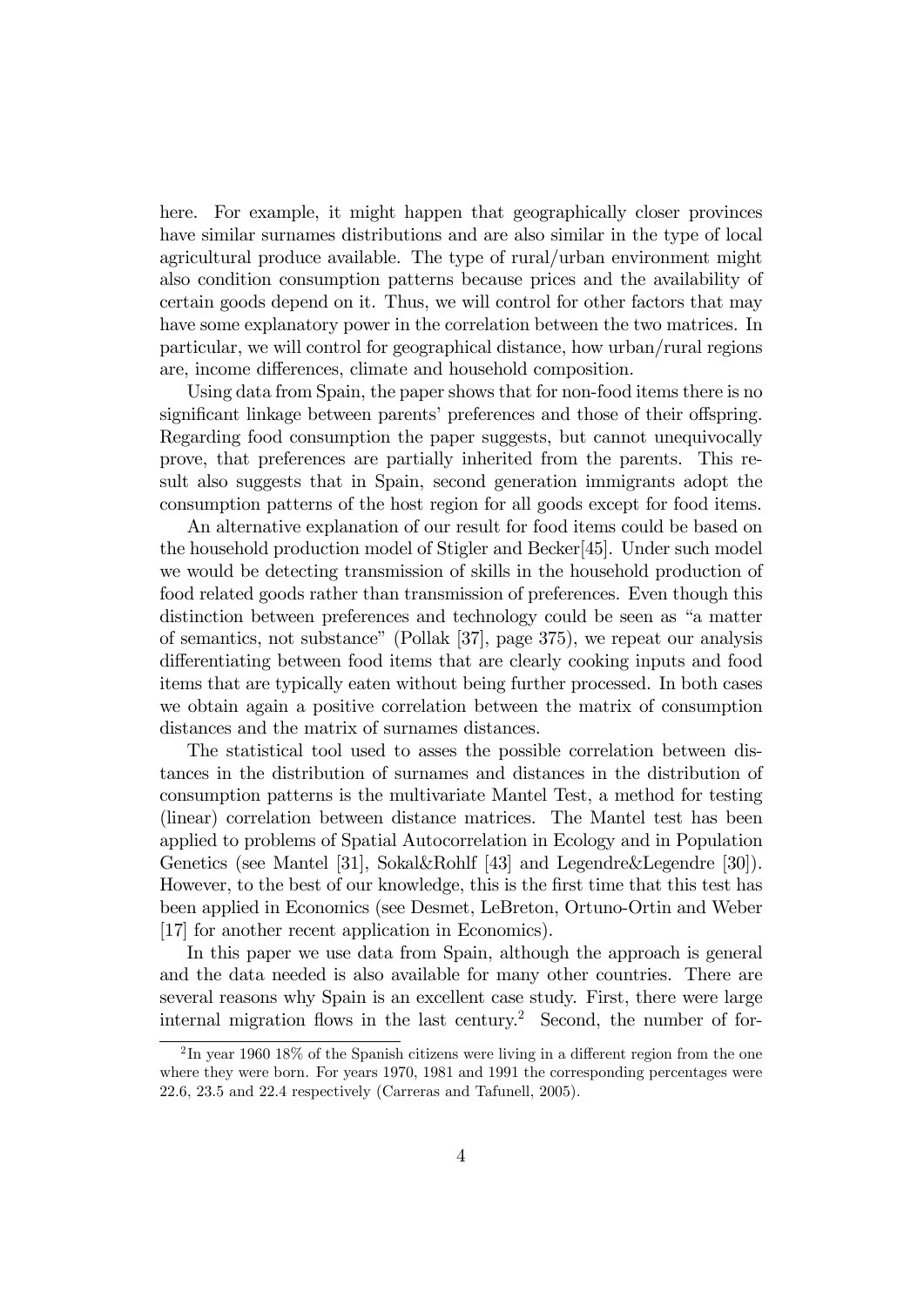eign immigrants in Spain until the late 90ís was very low compared to other countries. This is important because having a very high number of foreign immigrants would substantially complicate the analysis, as it would be necessary to have information on consumption patterns from the immigrants' countries of origin. Third, information on surnames is easily available as a computer database file using the telephone directory in electronic format. Fourth, the Spanish surveys on household consumption are of high quality as documented in Browning&Collado [4]. Finally, the regions considered are relatively small areas and therefore, we have a significant number of observation, and representative data are available at such aggregation level.

There is an extensive literature dealing with intergenerational correlations in, for example, income (Solon [44], Mazumder [32]), wealth (Charles&Hurst [9]) abilities and aggregated consumption (Mulligan [34]), IQ (Daniels et al [14], Feldman et al [21]), political orientation (Jennings et al [26]), generosity (Wilhelm et al $(47)$ ) intertemporal preferences (Becker&Mulligan [1]), altruistic preferences (Mulligan [33]), contributions to public goods (Cipriani et al [10]), and risk and trust attitudes (Dohmen et al [18]). Waldkirch, Ng and Cox [46] deals with the type of intergenerational correlation considered in this paper. They study the intergenerational transmission of consumption preferences using data from the PSID that contain information on the total food expenditure of parents and of their adult offspring. They are the first to investigate potential intergenerational correlation in consumption beyond that induced through an intergenerational transmission of permanent income. After controlling for income and other relevant variables, they find a significant intergenerational transmission on tastes for food. Unfortunately their data set does not provide more disaggregated information on consumption choices that is the sort of information required to analyze intergenerational transmission of preferences over consumption bundles. Our paper contributes to this literature since we analyze intergenerational links between parentsí and children's preferences over a disaggregated set of consumption goods. We find that parental transmission of preferences affects the shares of the different food products rather than the total amount spent on food. Simonson $&$ Sela [41] using a twins study find a heritable effect on preferences for certain products. However, the sample size is very small and the number of consumer goods analyzed is quite limited.

The distribution of surnames in the population has been used to analyze several issues in areas such as Population Genetics and Health Sciences. This is because it contains relevant information about geographical mobility and the mating structure in a society. Since there are links between surnames and genotypes, scientists working in Population Genetics have incorporated the distribution of surnames into the analysis of population genetic diversity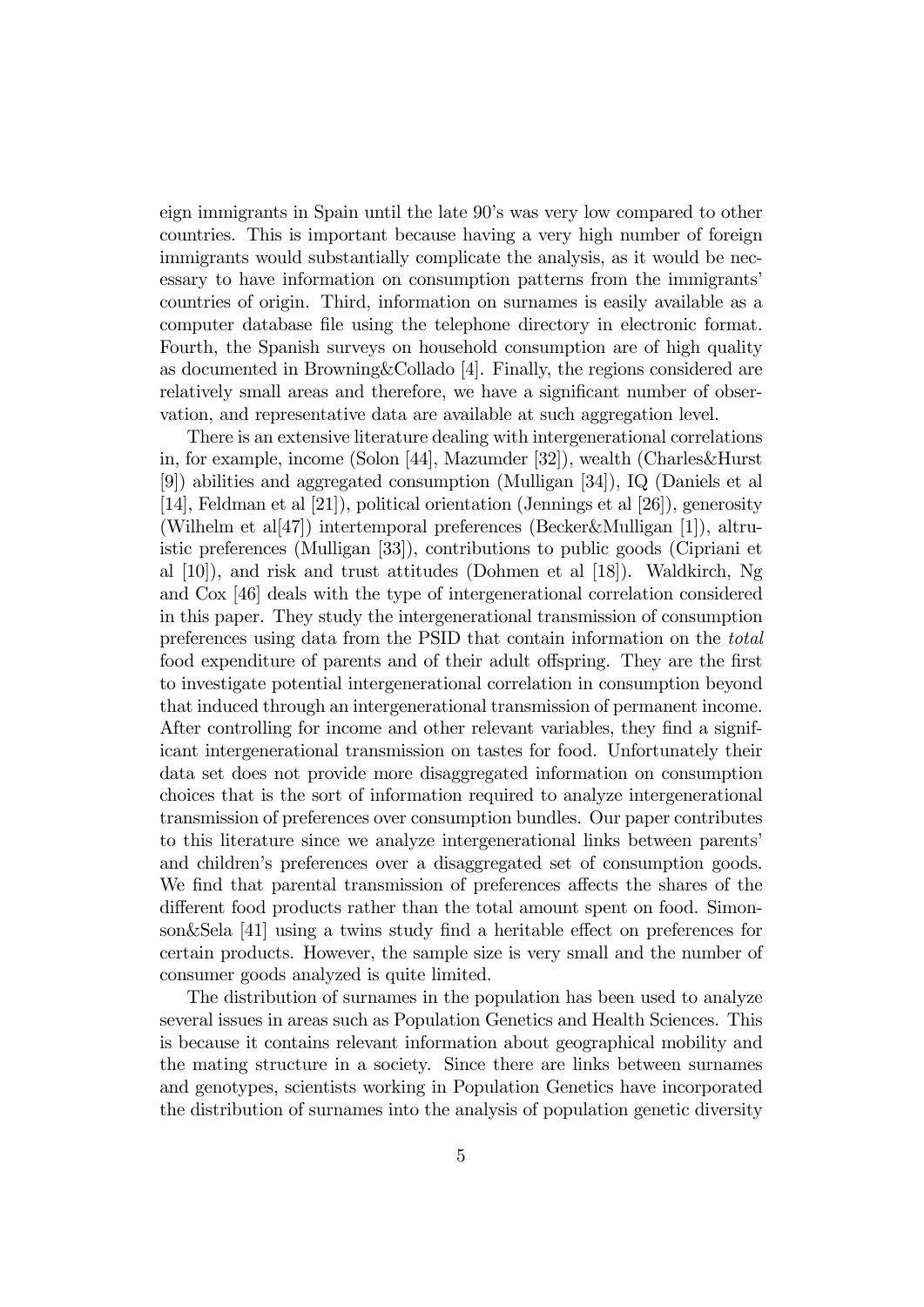(Lasker [29] and Jobbling [28]). In Health Science, surnames can be useful in studying the relationship between levels of inbreeding and prevalence of certain types of tumor and other diseases of genetic origin (see for example Holloway&Soafer [25]).

In Economics, the study of surnames has been mostly applied in the analysis of very specific discrimination and social integration problems and on questions of social mobility (see for example Einav&Yariv [19], Fryer&Levitt [22] and Goldin&Shim [23], Collado et al  $[13]$ , Clark  $[11],[12]$  but not in issues of intergenerational transmission of preferences. One possible reason why the information contained in surnames and its distribution has not been more intensively exploited in the literature could be the fact that, until very recently, large data sets were not available in electronic format. However, things have changed dramatically in the last few years, and in most developed countries telephone directories on CD-ROM support are now easily available and contain information about basically all households.<sup>3</sup>

# 2 Consumption Preferences and Surnames Distribution

Our goal is to assess the possible correlations between the preferences of parents and children. The paper, however, does not look at the specific channel of preference transmission from parents to children, and it is compatible with the possibility that children mimic particular consumption behavior of parents and/or that consumption behavior is attributed to genetic inheritance (see Rowe  $[39]$  and Harris  $[24]$  for the view that parental influence on child outcomes is limited, Cesarini et al [8] for the view that preferences for giving and risk taking are broadly heritable and Simonson&Sela [41] for a heritable effect on preferences for certain products). Since we do not observe preferences such possible correlation cannot be estimated directly. One possible approach to overcome this problem is to analyze the correlation between the consumption vectors of parents and their children. A correlation between preferences should, controlling for prices and income, be associated with a correlation on consumption vectors, i.e., parental transmission of preferences should imply an intergenerational link in consumption patterns.

Unfortunately, and contrary to the cases of transmission of earnings or abilities, except for some very limited surveys on consumption of specific

<sup>&</sup>lt;sup>3</sup>In some countries, such as the UK, there are other comprehensive sources available, e.g. national census and electoral registers. However, in most countries the access for researchers to these data is restricted due to privacy concerns.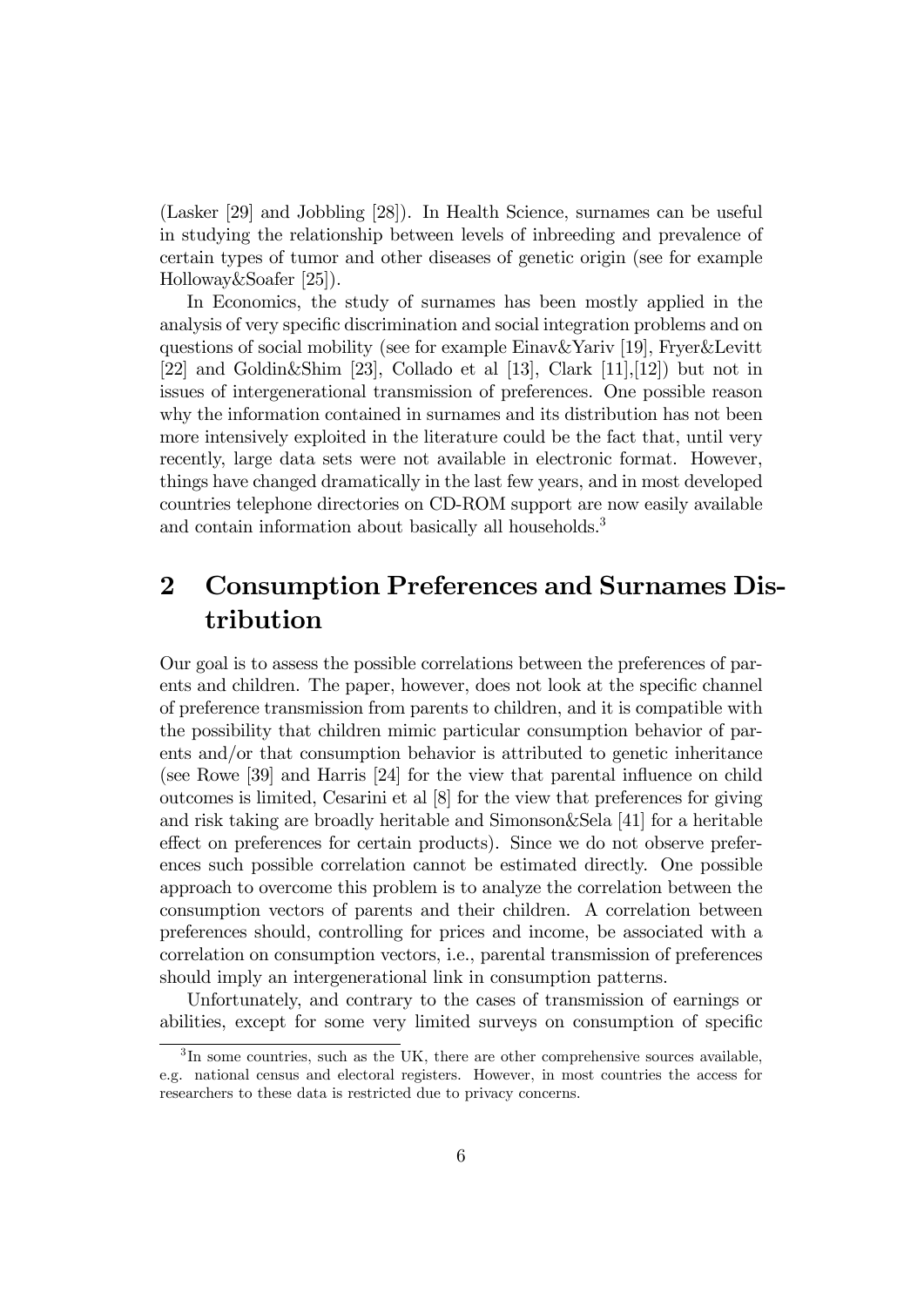goods, there are no good data available on the consumption vector of parents and their (adult) offspring to check for such possible intergenerational link in consumption. Therefore, we follow an indirect approach in order to detect the existence of parental transmission. This approach is based on assessing how surnames and consumption patterns are distributed across different geographical regions of the country using a measure of geographical dissimilarity. The key idea is that surnames remain unaltered when transmitted vertically across generations, while consumption patterns may be determined by environmental and/or parental transmission.

An example might help to clarify the central idea of this paper. Consider two regions, A and B, and let  $w<sub>I</sub>$  be the mean consumption vector and  $x<sub>I</sub>$ the vector of surname frequencies of agents in region  $I$   $(I = A, B)$ . Let  $d(\cdot)$  be a distance measure in the space of consumption patterns and surname frequencies. Assume that at a certain period in time regions A and B do not share any surname in common, so that if the  $j<sup>th</sup>$  element of  $x_A$ is zero the same element of  $x_B$  is not zero and vice versa.<sup>4</sup> Suppose that individual preferences are very different across regions, and therefore, consumption patterns are also very different.<sup>5</sup> These two assumptions imply that both  $d(w_A, w_B)$  and  $d(y_A, y_B)$  are large. Suppose that a representative agent moves from  $A$  to  $B$  and has a child born in  $B$ . In the next period the old agent dies and his child becomes an adult and stays in B. What are the implications of this migration in terms of  $d(w_A, w_B)$  and  $d(x_A, x_B)$ ? The distance in surnames,  $d(x_A, x_B)$  will decrease since the child bears a surname that did not exist in region  $B$  before. However, the distance in consumption  $d(w_A, w_B)$  will decrease or remain constant depending on the importance of parental transmission. Under full parental transmission the child of the immigrant consumes the same vector as his father and this implies that  $d(w_A, w_B)$  will also decline. This reasoning shows that, under full parental transmission, migration implies a decrease in surname and consumption distances<sup>6</sup>. Therefore, regions that are close in terms of surnames should also

<sup>4</sup>This is an extreme assumption, it is only required that the distribution of surnames differs substantially among regions.

<sup>&</sup>lt;sup>5</sup>We are implicitly assuming that prices are the same in both regions and all agents have the same income.

<sup>&</sup>lt;sup>6</sup>The reasoning above is just an example. In principle, migration between two regions with different distributions of surnames does not always reduce the distance in surnames. For example, suppose that in period 1 surname  $x^x$  only exists in region A and in period 2 all the people with such surname migrate to region B and nobody else migrates. In this case the distance in surnames between the two regions might remain the same in both periods. To rule out that possibility we need to assume that migration is not surname biased i.e., that there is no selection by surnames. Using the same reasoning we also have to assume that migration is not consumption biased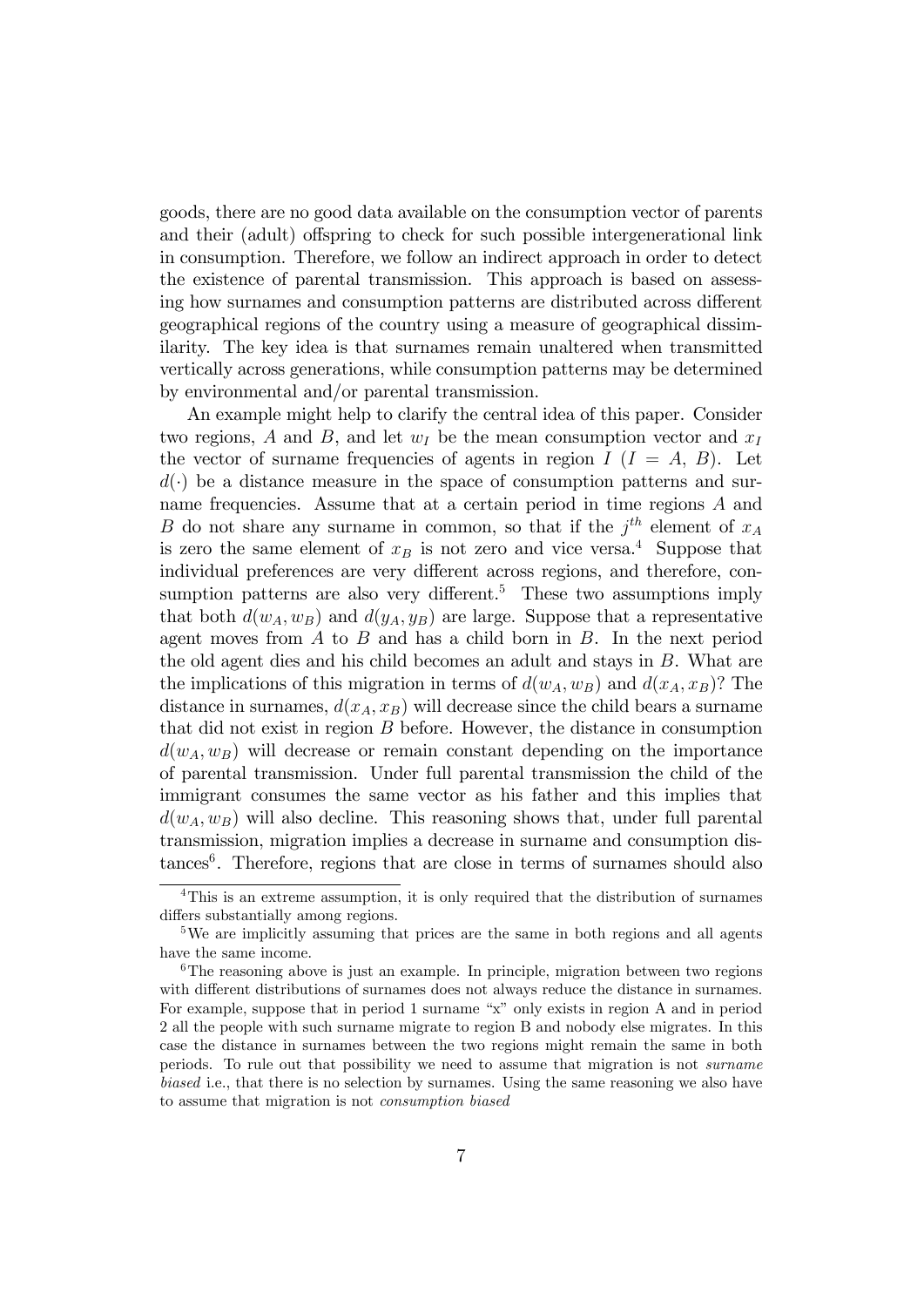be close in terms of consumption patterns that implies a positive correlation between consumption distances and surname distances. In the event that parental transmission plays no role and the child of the immigrant acquires the preferences of region B, the distance  $d(w_A, w_B)$  would remain constant. However, the children of the natives might also acquire the preferences of the immigrants and, in this case, the distance  $d(w_A, w_B)$  would decrease. Therefore, horizontal transmission might imply both zero or positive correlation between surnames and consumption distances. Thus, a positive correlation between distances in surnames and distances in consumption is a necessary but not sufficient condition for parental transmission.

We will construct a matrix of surname distances and a matrix of consumption distances between the regions of mainland Spain. Based on the idea above, we claim that parental transmission should be reflected in a positive and significant correlation between these two matrices.

## 3 Data on Surnames and Consumption

#### 3.1 Surname Distribution in Spain

We consider the geographical surname distribution in Spain in 1999 extracted from the telephone directory. The directory can be purchased in a CD-ROM distributed for commercial purposes (INFOBEL, http://www.infobel.com). The directory contains 11.5 million domestic users and provides information on the full name and address of the subscriber, including the address and the zip code.<sup>7</sup> The total population of Spain in 1999 was around 40 million and the total number of main family residences was around 14 million. As mentioned in the introduction, the number of foreign immigrants in Spain until the late 90's was very low compared to other countries. Even in 1999, the number of foreign residents was 1.4% of the total population compared to 6.1% in France and 8.8% in Germany (see OECD [35]). Furthermore, because there have been no significant foreign migration inflows in the modern history of Spain the surnames analyzed here are largely of Spanish ancestry.

The naming convention in Spain is different from most Western countries, and similar to that prevailing in some Latin-American countries. The main distinctive feature is that the family name is formed by two surnames, the first being the father's first surname and the second the mother's first surname.<sup>8</sup> A second important feature is that married women keep their

 $7T$ o the best of our knowledge this is the first paper using the information on the surnames of all the telephone users in Spain and not just a sample of them.

<sup>8</sup>There have been some changes in naming conventions during the past decades. The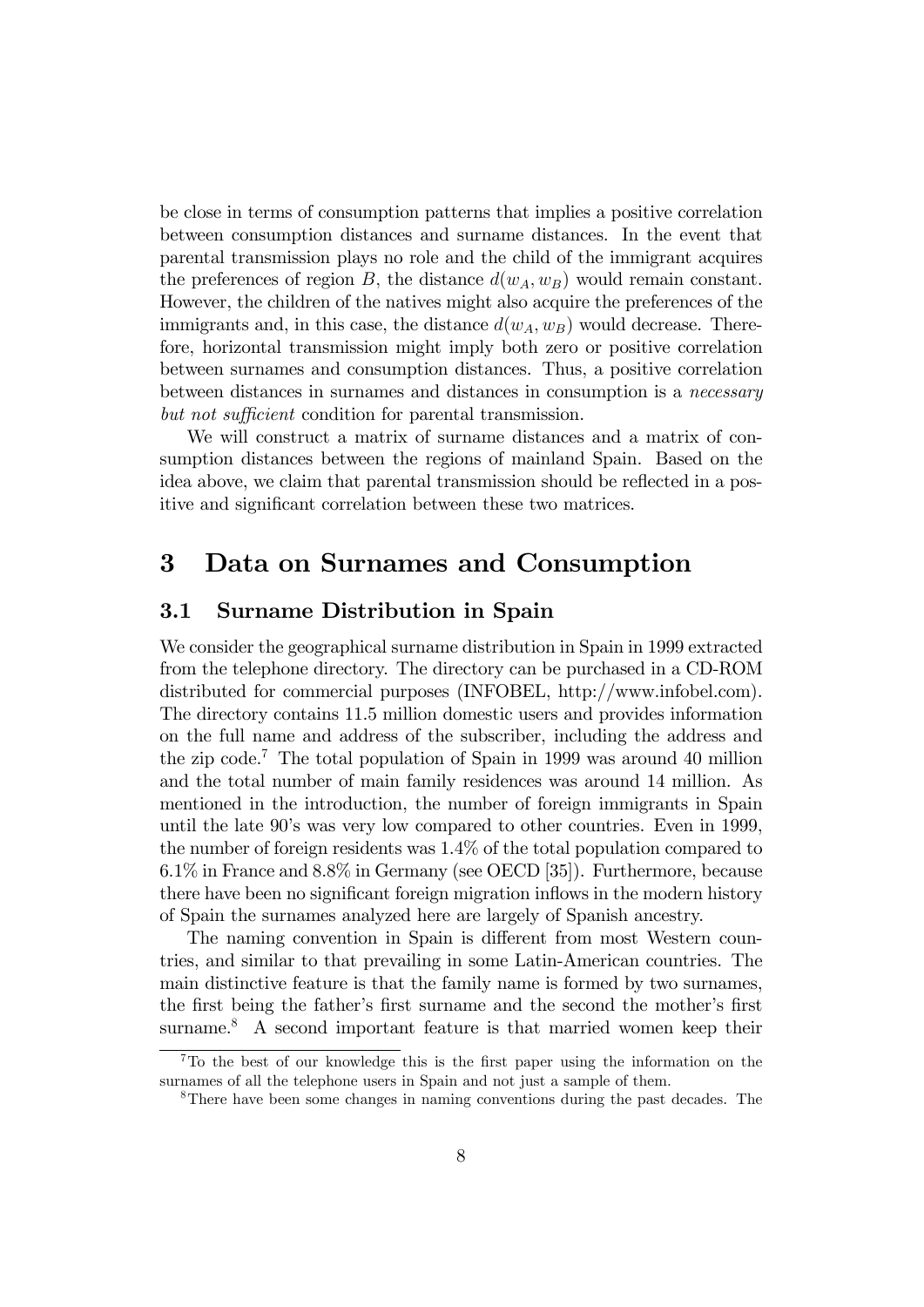maiden surname and do not adopt the husband's surname. This convention was legally established after the introduction of the Civil Registry in 1870 but it had been followed by a very large majority of the population since much earlier (see Salazar-Acha[40] and FaurÈ et al [20] for a History of surnames in Spain). Thus, for at least four or five generations the first surname of a person is the first surname of his/her father. $9$  This is important because it allows us to conclude that population movements from one region to another permanently reduce the surname differences between the two regions.

Even though the telephone directory is possibly the best source available it has some problems: first, there may be duplicity of some surnames as an individual may have several telephone lines in different residences. Second, there is a potential bias towards people living in urban areas. Finally, some surnames have alternative spellings (e.g. Giménez and Jiménez) and it is difficult to decide which surnames are variant spellings and which are different surnames. Most variant spellings diverged many generations ago and thus we treat different spellings as different genealogical lines. Furthermore, the computer Öle on the CD-ROM records the paternal and maternal surname in a single field and in some cases it is difficult to disentangle the first from the second, particularly when compound names are involved. To overcome this problem, we use a computer program that implements an algorithm to separate the Örst (paternal) and the second (maternal) surname as accurately as possible<sup>10</sup> and we use only the first surname in our analysis. However, all the results in the paper remain unchanged if we either use the second surname instead of the first one, or if we pool together the first and second surnames.

Spain is divided into 52 districts called provinces. This geographical division was formally set in 1833 and in most cases followed the dominions of Medieval kingdoms, principalities and bishoprics, thus grouping people with a historically common institutional linkage. In this paper we only consider the 47 provinces in the Iberian Peninsula, leaving out the territories of the Canary archipelago, the Balearic Islands, and the two autonomous cities in the North of Africa, Ceuta and Melilla. The telephone directory provides the zip code of each user that is a much smaller area than the province. Even

law now allows for changes in the order of the surnames. This practice, however, is rather unusual and responds to personal motivations, for instance preserving the mother's surname in the next-to-present generation.

<sup>9</sup>There is one exception to this general rule. The law allows the combination of the two surnames of a person into a new one to be passed on to their offspring. However, this possible merger of surnames is not immediate and the total number of such doublebarrelled surnames is very low (see Collado et al [13]).

<sup>&</sup>lt;sup>10</sup>The program was coded in Q-BASIC and is available upon request. Our algorithm drops 3.1 percent of the total population. This includes foreign residents who have just one surname.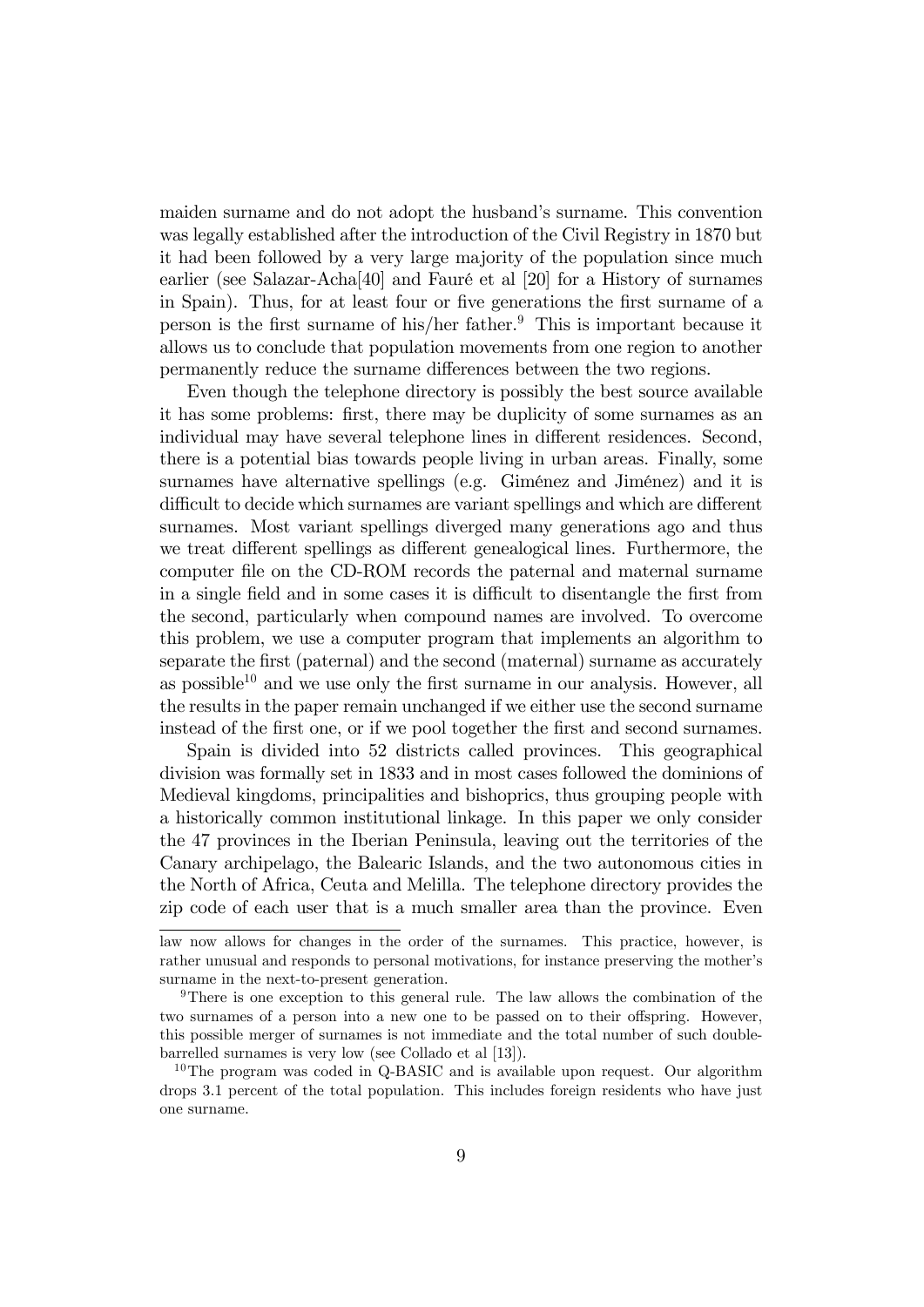though a smaller geographical division leads to a bigger sample size, we will consider the province as the geographical unit of reference since the other data sources that we need are available only at provincial level.

Provinces are of similar geographical extension, though the population varies widely, ranging from Madrid with around 5.5 million inhabitants to Soria with just 95,000. Provinces are quite heterogeneous in population density and urban concentration, what made us concerned that the telephone directory might be over sampling predominantly urban provinces compared to those with dispersed rural populations. However, for all provinces, the number of individuals included in the telephone directory corresponds to approximately  $30\%$  of the population of each province<sup>11</sup> so we observe no particular bias towards under-sampling in rural provinces.

We found 132,882 different surnames in the whole country. The most common surname is García  $(3.5\% \text{ of the population})$  and there are almost 60,000 surnames borne by just a single person. The 40 most common surnames cover 32.7 percent of the population, a figure higher than the 13.1 percent reported by Clark [11] for England and Wales. We found that the number of family names of the same size (the size of a family name is number of people bearing this surname) follows approximately a power law distribution with parameter -1.7, that is in accordance with the empirical findings for other countries and the theoretical predictions reported in Derrida, Manrubia and Zanette [15] and [16]. The most common surnames are German and Latin patronymics (Fernandez, Rodriguez, Martinez,...), geographic names (Navarro, Serrano,...), and names from personal characteristics (Blanco, Delgado,...). According to Rodriguez-Larralde et al [38] occupational names (Molina, Herrero,...) occur less frequent than in other European populations, and Arab surnames (Medina, Alcantara,...) are only relatively frequent in Andalusia.

#### 3.2 Surname Distances

Our goal here is to construct a matrix of surnames distances among the Spanish provinces using the data from the telephone book described in the previous Section. We denote by  $x_i$  the relative (national) frequency of surname i and by  $x$  the vector of such (national) frequencies. Similarly, we denote by  $x_i^j$  $i$  the relative frequency of surname i in province j and by  $x^{j}$  the vector of such frequencies in province  $j$ . We construct a matrix of surname distances between the provinces that is denoted by  $D^{12}$ . The  $(j, k)$  element

<sup>&</sup>lt;sup>11</sup>The  $\mathbb{R}^2$  of the OLS regression is 0.98.

 $12$ This matrix and all the other matrices calculated in the paper, as well as the software programs used for the computation of correlation tests, are available from the authors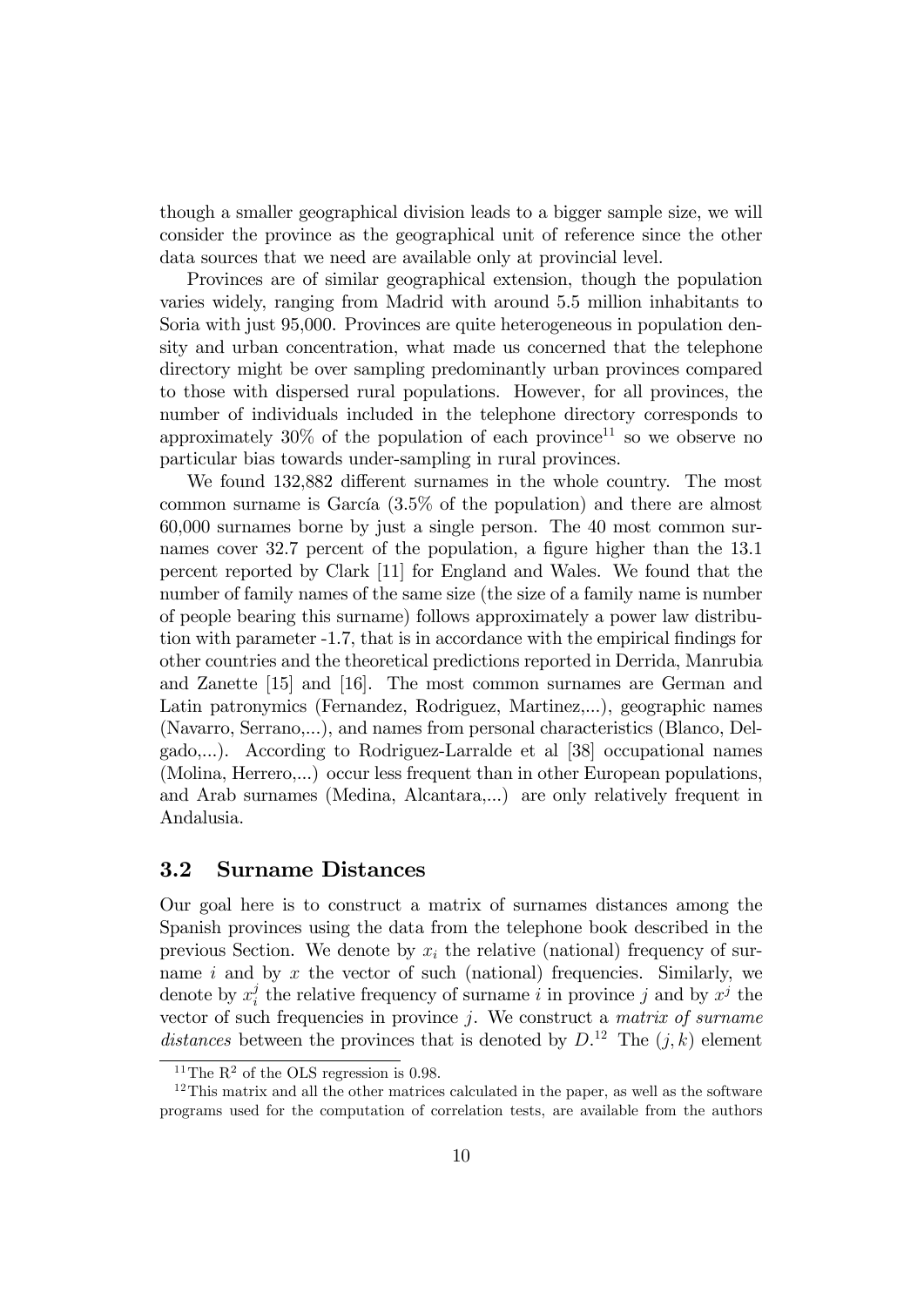of the D matrix represents the distance between province  $i$  and province  $k$ and is given by

$$
d_{jk} = \left(\sum_{i=1}^{N} |x_i^j - x_i^k|^p\right)^{\frac{1}{p}}
$$
 (1)

where N is the total number of different surnames in Spain (i.e.,  $N =$ 132,882) and  $p \geq 1$ . We choose the Manhattan distance,<sup>13</sup> i.e. p equal to 1, because is the only one among the distances defined in  $(1)$  satisfying the following desirable "anonymity" property: Consider two provinces A and B and assume migration from A to B. If this movement of population contributes to reduce (increase) the surname distance between the two provinces, the reduction (increase) in the distance is the same regardless of the surnames borne by the migrants.

Spain has experienced low immigration rates until very recently, therefore, matrix  $D$  can be thought to contain aggregate information on the amount of interior migration áows (between provinces) over the last few centuries. Using this matrix we find that the average distance between provinces is 1.22. Notice the maximum value the Manhattan distance can take is 2, therefore, this result indicates that there are substantial differences in the surname distribution across provinces. The largest distance is 1.67 between Lugo and Huesca, two provinces far apart that have had very different historical ties, and the shortest distance is 0.52 between Seville and Cádiz that are next to each other and are considered very close from a historic and sociological point of view. As expected, closer provinces tend to have more similar surnames and the correlation between geographical and surname distances between provinces is 0.44. Despite this high average distance between provinces, the Spanish population is relatively uniform when compared to other European populations and, for example, the most common surnames in the country are also the most common surnames in most provinces (see Rodriguez-Larralde  $[38]$ ). We calculate the "center of gravity", i.e., the province that minimizes the distance to all the other provinces weighted by the population. We find that the primary center of gravity lies with Madrid, followed by Barcelona, i.e., the two major provinces in terms of population.

upon request.

<sup>&</sup>lt;sup>13</sup>We have checked that all the results in this paper are robust to choice of p. Namely, we have repeated all our calculations for  $p = 2, 5, 10, 100$  and the limiting case when  $p \to \infty$ . obtaining very similar results.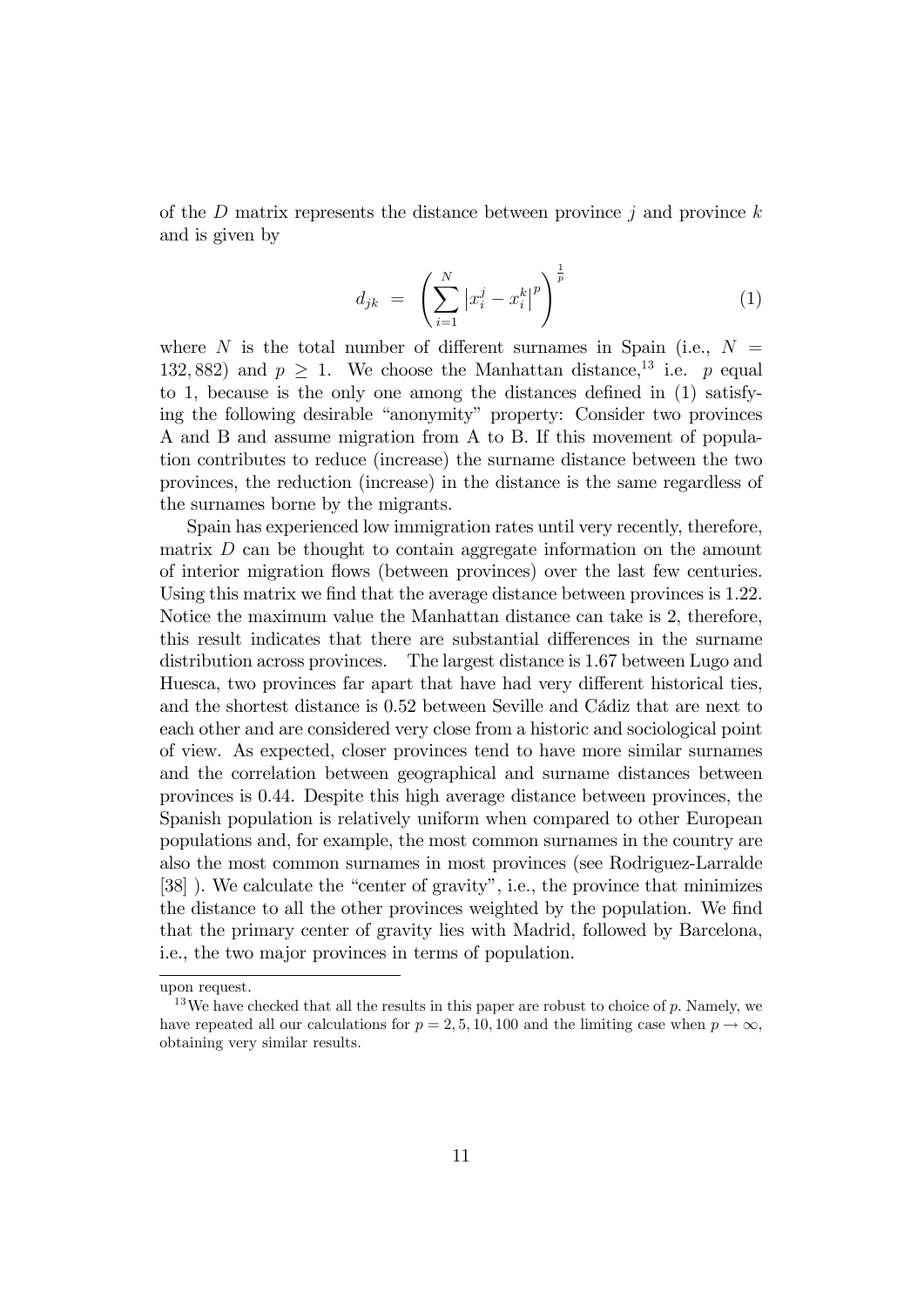#### 3.3 Consumption Expenditure

In this section, we construct an aggregated consumption vector for each province that will be used to compute a matrix of " preference distances" between provinces. Preferences are unobservable but consumption is not. Individuals choose their consumption profiles by maximizing their preferences subject to their corresponding budget restrictions. One option would be to use standard econometric regression methods to estimate the unknown parameters of the Engel curves that correspond to the unknown parameters of the individual preferences. However, we think that to pick up parental transmission of preferences it is very important to use a highly disaggregated classiÖcation of goods. Therefore, it would be unfeasible to estimate an Engel curve for each good considered in our analysis. For this reason, we use the raw vector of consumption shares to define a distance matrix. We are aware that variability in these shares responds not only to differences in preferences across provinces but also to heterogeneity in real prices, income and other factors. We control for these factors in the empirical analysis.

We calculate budget shares for each province using the 1990/91 consumer expenditure survey (Encuesta de Presupuestos Familiares, EPF). The EPFs are large surveys conducted every ten years by the Spanish statistics office (Instituto Nacional de Estadística, INE). These surveys use a representative sample of the Spanish population by province, providing very detailed information on household expenditure. They are used by officials to calculate consumption weights in the Consumer Price Index (IPC). In 1997 the EPF was replaced by the continuous consumer expenditure survey (Encuesta Continua de Presupuestos Familiares, ECPF) that uses a smaller sampling design and it is not representative at the provincial level. Thus, the EPF 1990/91 was the last large survey that is representative at provincial level, with a sample size of 21,155 households. We consider one hundred and ten composite goods that correspond to the subclasses defined by the Spanish Statistics Office. The description of the subclasses is listed in the Appendix.

We calculate the *budget share* of good  $i$  in province  $j$  as

$$
w_i^j = \frac{\sum_{h \in \text{ province } j} c_{ih}}{\sum_{h \in \text{ province } j} c_h}
$$
 (2)

where  $c_{ih}$  is the amount expended on good i by household h, and  $c_h$  is total expenditure by household h. Let  $w^j$  denote the vector of budget shares for province j.

As we did in the case of surname frequencies, we now define the distance in consumption shares between province  $j$  and province  $k$  as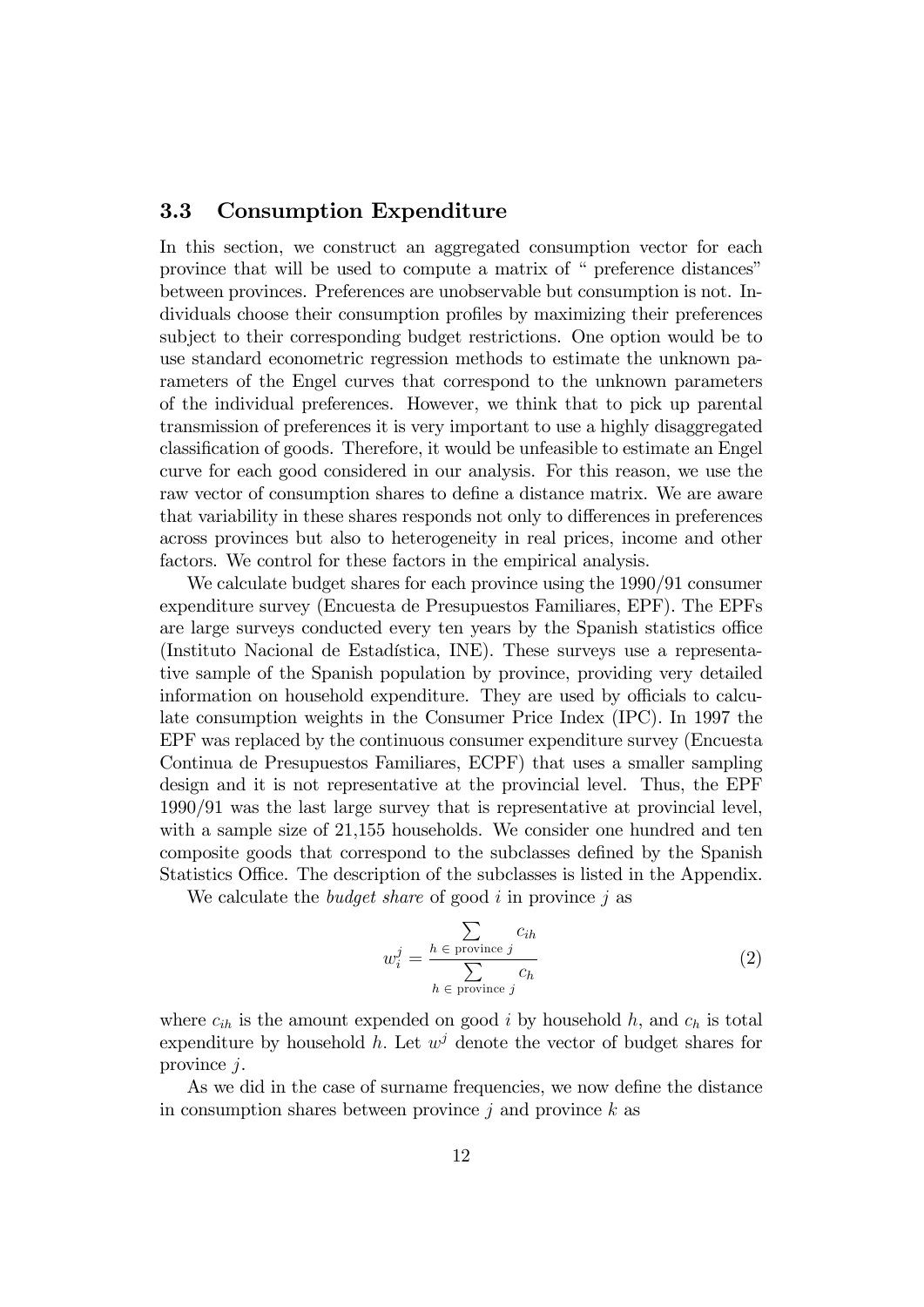$$
s_{jk} = \sum_{i=1}^{110} |w_i^j - w_i^k|
$$
 (3)

The matrix of preference distances between provinces is denoted by S and contains the distance  $s_{jk}$  as the  $(j, k)$  element.

Before proceeding, one might claim that the matrix  $S$  is not capturing the differences in preferences between populations in the provinces for at least two reasons:

- 1. Our vector of budget shares,  $w_i^j$  $i_i$ , is an aggregated measure and some relevant information may be shaded by the way we aggregate.
- 2. As already claimed, consumption shares do not depend only on preferences but also on prices, income and other types of differences, such as weather, or the proportion of urban/rural population.

Regarding the aggregation problem, there is not much we can do since aggregating always implies a loss of information. Still, one could claim that the specific way used to compute the vector  $w_i^j$  $i$  is not satisfactory and averaging over individual budget shares might be more desirable. This alternative, however, was not adopted due to the problem of infrequency of purchases of durable goods. In any case, we compute the average budget shares for each province using only food expenditures<sup>14</sup> to avoid the durable goods problem, and the correlation between the corresponding distance matrix and the S matrix calculated with food goods is 0.966. Hence, both matrices contain essentially the same information and using one or the other would not affect our results.

In principle, the second problem raised could be solved by incorporating the necessary information on those variables. However, this is not an easy task since some of the required information, particularly about prices, is not available so that alternative and feasible approaches to reduce the severity of the problem have to be pursued. In our case, the following strategy is adopted:

• To reduce the problem of consumers facing different prices in different provinces we drop expenditures on housing from our analysis. Real estate prices vary widely across provinces and represent a very large component of the budget. Thus, we eliminate seven subclasses<sup>15</sup> from

 $14$  Food expenditures are divided into thirty-three subclasses ranging from subclass  $110-A$ to 120-A (see Table 3).

<sup>15</sup>Subclasses 310-A to 320-B (see Table 3). Our main results do not depend on the exclusion of these subclasses.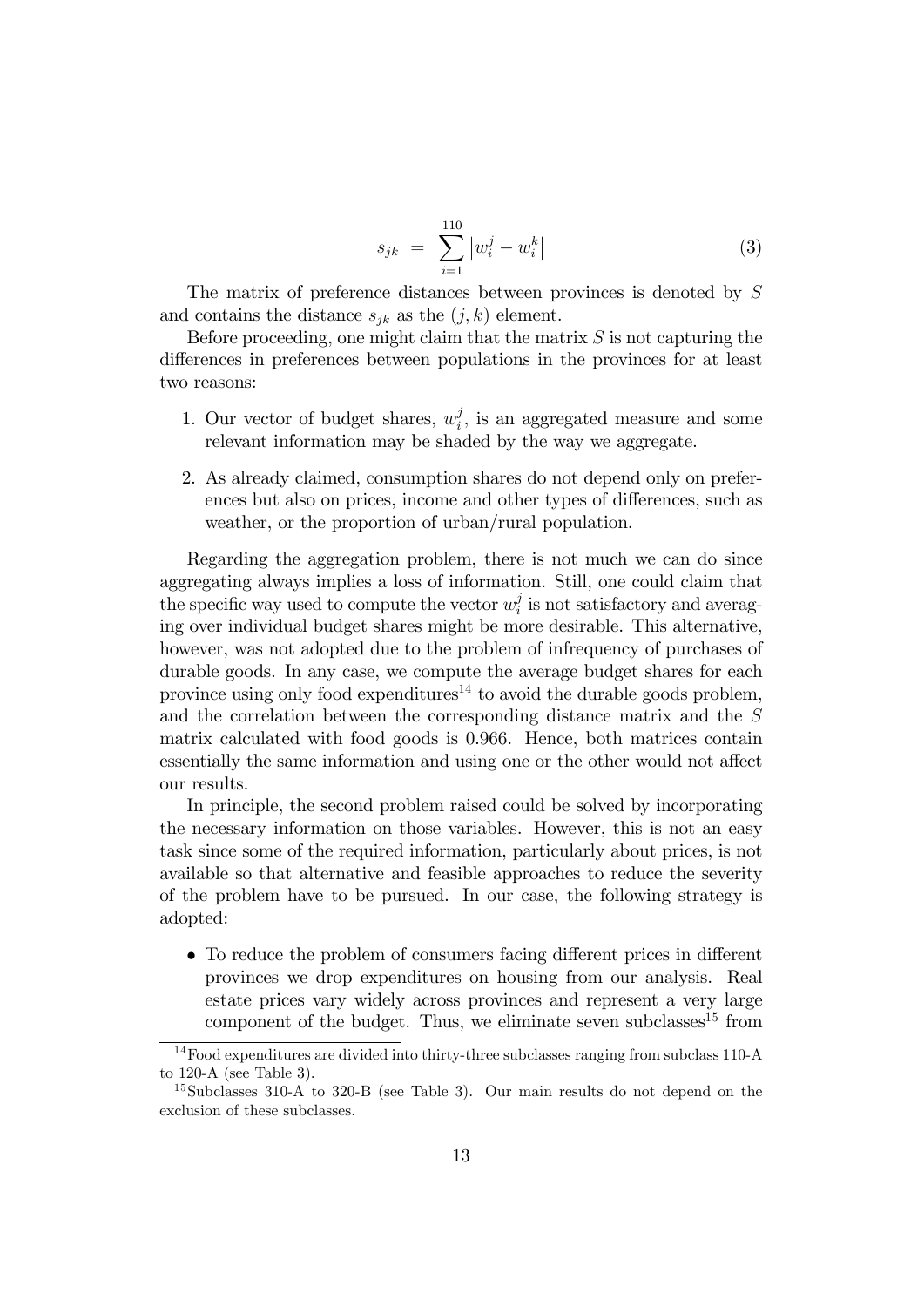the calculations, leaving 103 consumption items. Furthermore, it is expected that the law of one price applies for tradable goods, while significant price differences between regions could appear for non-tradable goods. For this reason we perform a robustness check distinguishing between tradable and non-tradable goods. We also control for the distance between provinces as a proxy for transportation costs.

• We control for differences in income across provinces as well as other factors such as the proportion of urban/rural population and differences in climate and household composition.

Thus, our matrix S contains information on the distances between provinces on the aggregated vector of relative expenditures for 103 different consumption goods. Using this matrix we find that the average distance between provinces is 0.28, the largest distance is 0.46 and the shortest is 0.14. Since, as we mention above, the maximum value the Manhattan distance can take is 2, the differences in the distribution of consumption patterns across provinces are economically important. We interpret those distances as representing the consumption preference distances between provinces.

## 4 Main Results

#### 4.1 A First Test

In this Section we test whether there is a positive correlation between the distance in terms of consumption shares and in terms of surname frequencies. We indeed Önd a positive correlation that suggests the existence of a significant parental transmission effect.

We ask the following question: Is there a statistically significant positive correlation between the matrix  $D$  and the matrix  $S$ ? This seems a priori an easy question to answer. There is, however, a " technical" problem: Since the elements of a distance matrix are not independent<sup>16</sup> we cannot use standard methods of least square estimation. To overcome this problem we use the Mantel test that is specially designed for testing linear correlation between distance matrices. The Mantel test is a non-parametric randomization procedure that can be used to test any linear relationship but is especially useful in the case of non independent data points. The Mantel's test statistic is the correlation coefficient,  $r$ , of the distance matrices  $D$  and  $S$ , and its value range is  $[-1, 1]$ . The significance of the correlation is evaluated via random permutation of the rows and corresponding columns of D and S. For

<sup>16</sup>This is due to the triangle inequality property.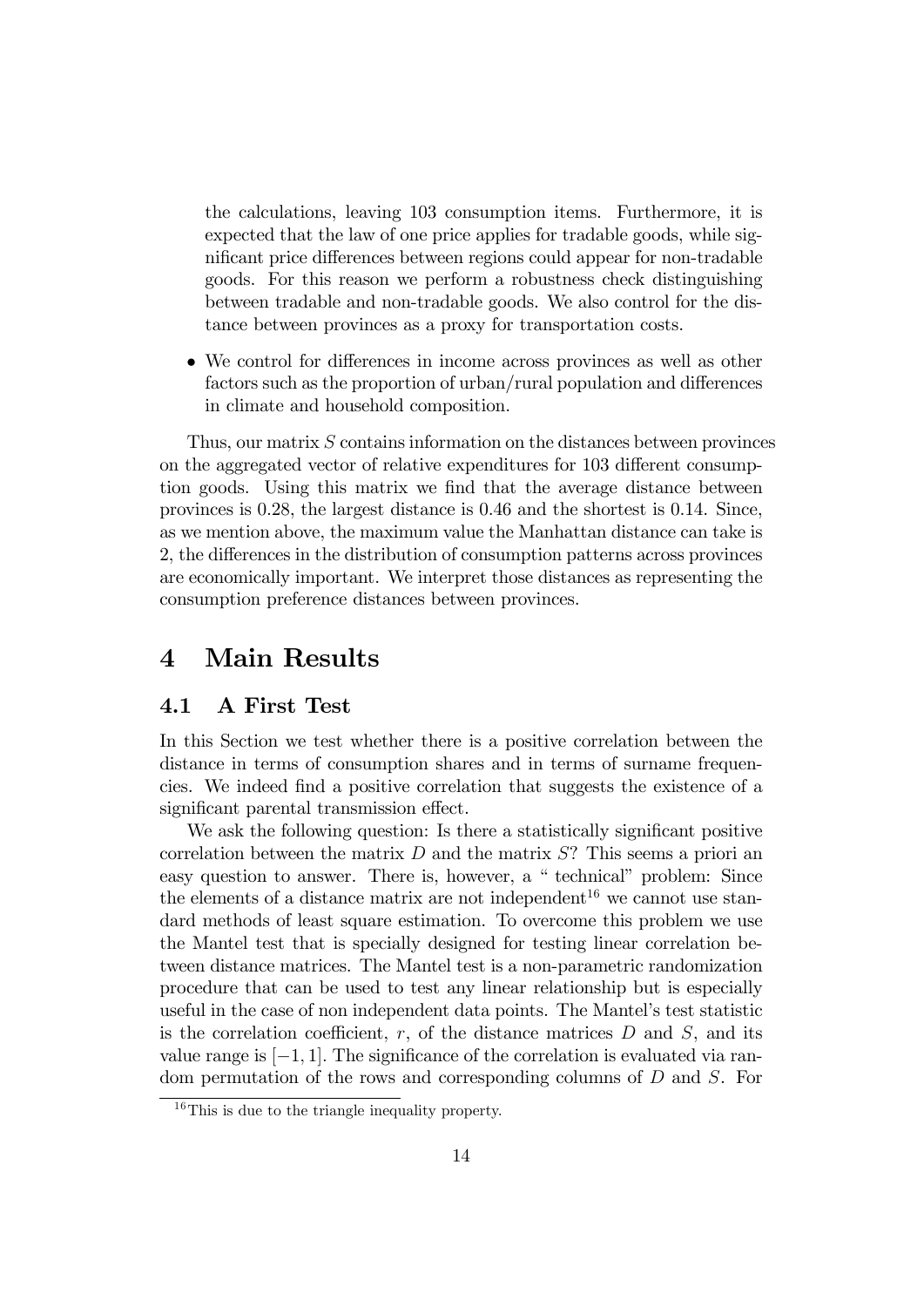each random permutation, the correlation  $r$  is computed. After a sufficient number of iterations,<sup>17</sup> the distribution of values of r is generated and the critical value of the test at the chosen level of significance is found from this distribution.

In our case, we find that the correlation coefficient between matrices  $D$ and  $S$  is 0.4198 and the hypothesis of non-positive correlation is strongly rejected on the basis of a Mantel test with 10; 000 replications (p-value zero). Tables 1 and 2 in the Appendix contain this and subsequent results.<sup>18</sup> Thus, we conclude that closer provinces in terms of surnames also tend to be closer in terms of preferences.

One might say that this result is not surprising at all and it only detects that provinces that have had much mixing one with another have similar preferences and similar surnames. Though this effect is clear for surnames, it is not obvious that population mixing should lead to more similar preferences as this depends on the attitudes of the newcomers (or locals) with respect to their new environment and their willingness to assimilate the values of the host region. Furthermore, it is even less obvious that provinces with similar preferences should have experienced intense population mixing. It might well be the case that two populations have similar preferences as a consequence of the spread of certain cultural and social views through channels that do not require population mixing.<sup>19</sup> Thus, we should control for other factors that may have some explanatory power in the correlation found between matrix  $D$  and matrix  $S$ .

#### 4.2 Controlling for Other Variables

So far, we have considered a simple correlation between surname distances and preference distances. In this Section we show that such correlation also holds after controlling for some relevant variables. This result is considered as a check of the robustness of the significance of the parental transmission effect on consumption behavior.

As we mention above, it is clear that the correlation between matrix  $D$ and matrix  $S$  might depend on a number of different facts that include:

Geographical distance between provinces

<sup>&</sup>lt;sup>17</sup>The number of iterations for all the runs in this article was 10,000.

<sup>&</sup>lt;sup>18</sup>All our results are robust to the exclusion of the most common surnames or the very rare ones.

<sup>&</sup>lt;sup>19</sup>This is somewhat similar to an old question in Population Genetics about the demic versus the cultural transmission of technological changes. See Cavalli-Sforza et al. [6] and Jobling et al [27]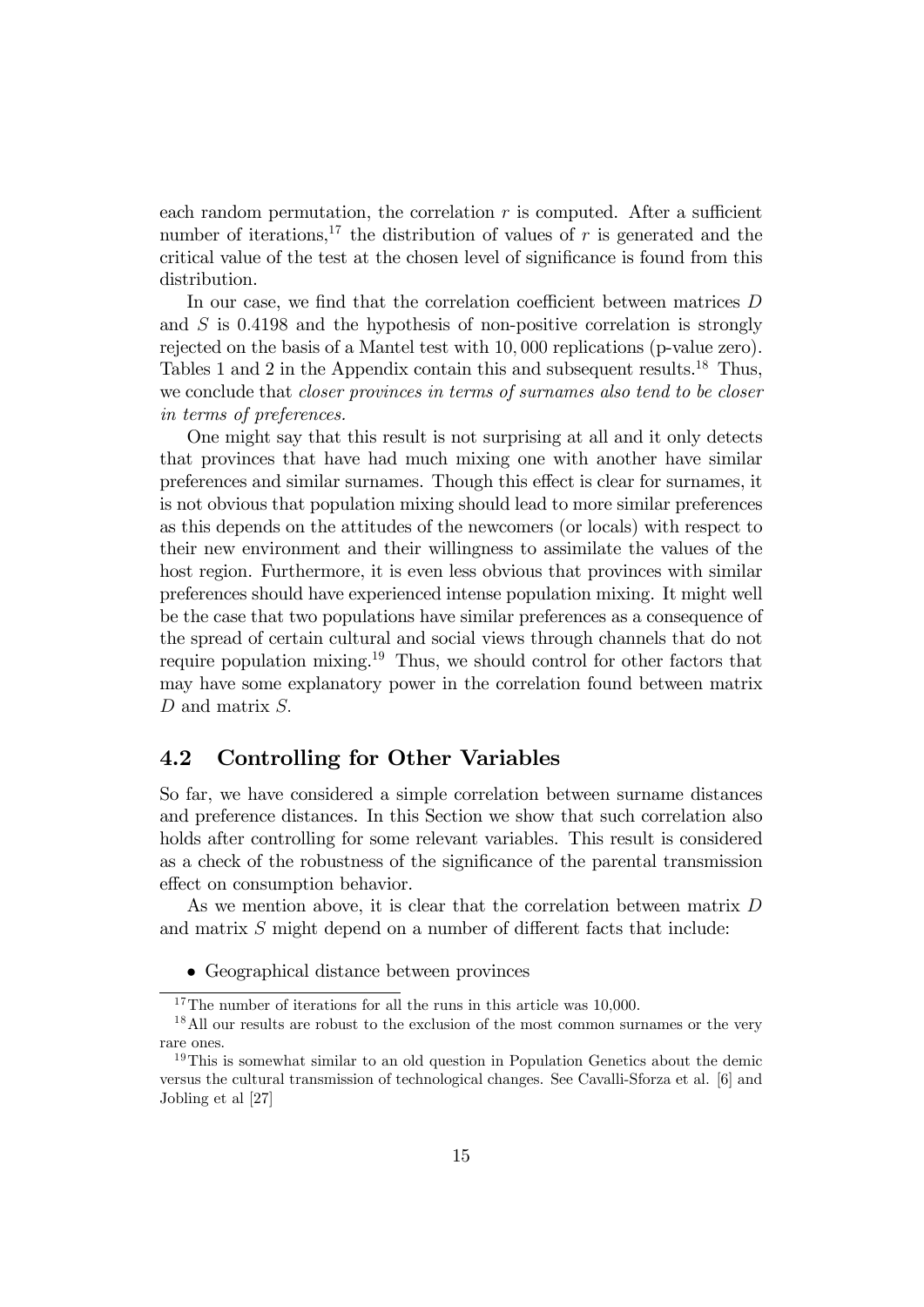- How urban/rural provinces are
- $\bullet$  Income differences
- Climate
- Household composition

Geographical distance: The geographical distance between provinces accounts for transportation costs and could also be very closely correlated with other variables, for example the type of local agricultural produce available, that might explain some of the differences in consumption. Thus, we will define the matrix of geographical distances between provinces,  $G$ , where the element  $g_{jk}$  indicates the distance, in kilometers, between the capital of province  $j$  and the capital of province  $k$ . Since provinces are relatively small in area and in most cases the majority of the population is concentrated around the provincial capital, this distance is a good index of the geographical distance between the whole populations in the provinces.

Urban/Rural: It is natural to assume that consumption shares in urban environments might differ from consumption shares in rural areas, even if household preferences were identical, as urban and rural households face different prices and the set of available goods may be different. In order to control for this, we classify municipalities into eight groups<sup>20</sup> and assign each household in the EPF sample to the corresponding group. We denote by  $u_i^j$ i the percentage of households in group-size  $i$  in province  $j$ . Then the "urban" distance between province  $j$  and province  $k$  is given by

$$
u_{jk} = \sum_{i=1}^{8} |u_i^j - u_i^k|
$$

and the corresponding matrix of distances is denoted by U.

Income: The EPF contains information on the total income reported by household members. In principle, this information could be used to control for the income effect. However, since this variable is provided by the survey respondent herself, it is natural to suspect of under-reporting. For this reason we decided to use total expenditure instead. Total expenditure is

<sup>&</sup>lt;sup>20</sup>Groups are defined in terms of population intervals: 2,000 or less, from 2,000 to 5,000, from 5,000 to 10,000, from 10,000 to 20,000, from 20,000 to 50,000, from 50,000 to 100,000, from 100,000 to 500,000 and more than 500,000.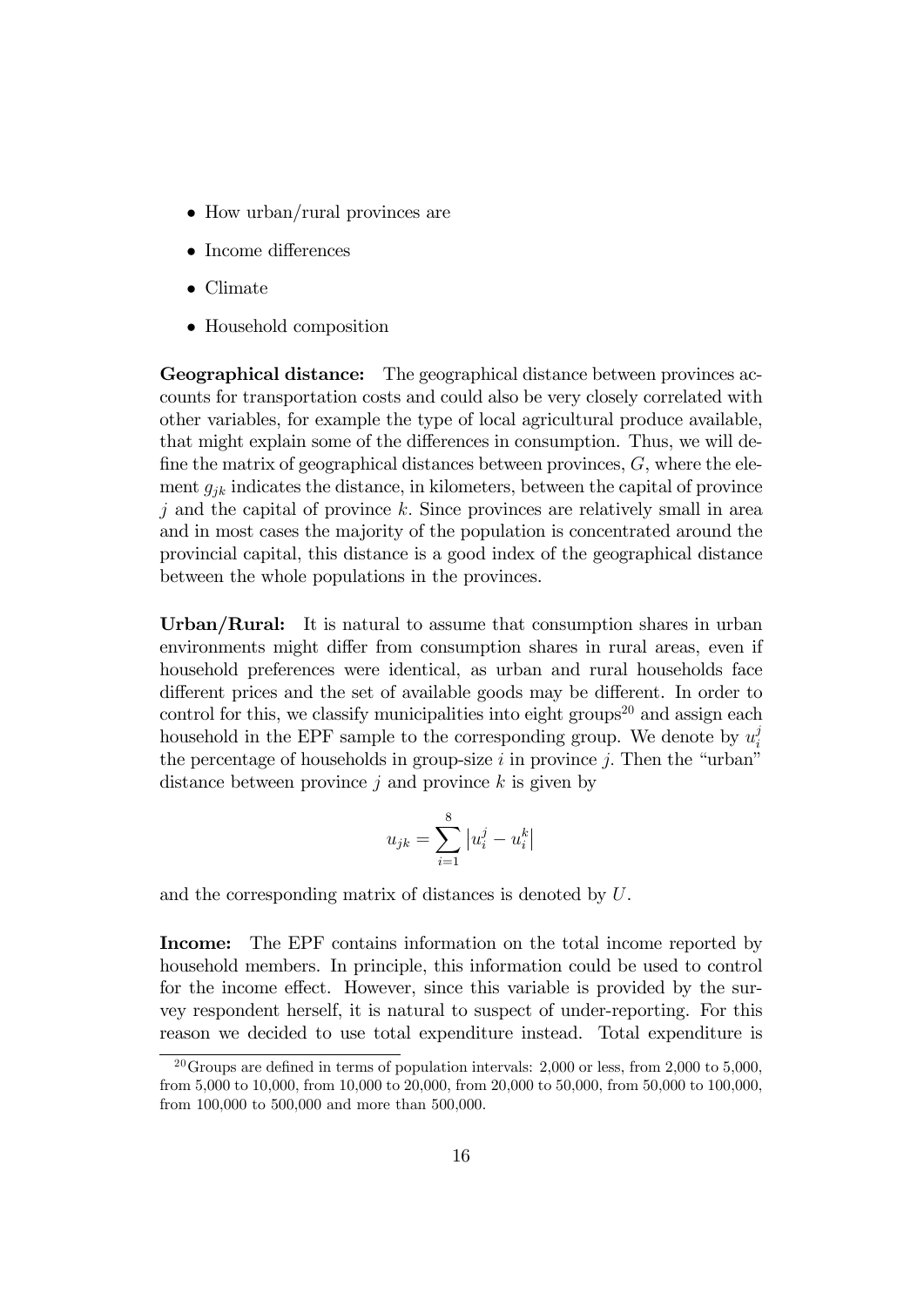highly correlated with household income and it does not suffer from significant measurement error. Thus, denoting by  $m<sup>j</sup>$  the mean household total expenditures in province  $j$ , the "income" distance between province  $j$  and province k is given by  $m_{jk} = |m^j - m^k|$  and the corresponding matrix is denoted by M.

Climate. The weather in Spain varies greatly across regions. In general, the North is cold and rainy and the South warm and dry. Because of these differences, people with the same preferences might need to consume different goods depending on their province of residence. To control for this a matrix of "climate distances",  $T$ , is defined in the following way: for each province j we compute the vector  $t^j = (t_1^j)$  $i_1^j, ..., t_{12}^j$ , where the  $t_i^j$  $i$  element indicates the average temperature  $21$  during month i. The climate distance between province  $j$  and  $k$  is given by

$$
t_{jk} = \sum_{i=1}^{12} |t_i^j - t_i^k|
$$

and the matrix  $T$  is formed with these elements.

Household composition. Finally, household composition may be a major explanatory factor in determining differences in consumption patterns. Rural provinces contain a higher proportion of elderly, retired people, whose consumption pattern differs substantially from that of a middle-aged family with children, for instance. The EPF also contains information on household composition in the form of a categorical variable for the fourteen different types of households. In Table 4 in the Appendix we describe the different type of household defined in the EPF. We compute the vector  $h^j$  for province j containing the proportion of households of each type. Thus, matrix  $H$  denotes the distances in terms of household composition.

Summing up, we have the matrices  $S, D, G, U, M, T$  and  $H$ , the distance matrices of, respectively, consumption shares, surnames, geographical distances, proportion of urban/rural population, income per capita, climate and household composition. The question now is how to extend the bivariate Mantel test to our context of multiple control variables. Smouse et al. [42] propose the following three-step technique:

• OLS estimation of  $D$  on  $G, U, M, T$  and  $H$ 

<sup>&</sup>lt;sup>21</sup>These temperatures are averages for 1997-2002. These data are available from the website of the Spanish Statistics Office, http://www.ine.es/.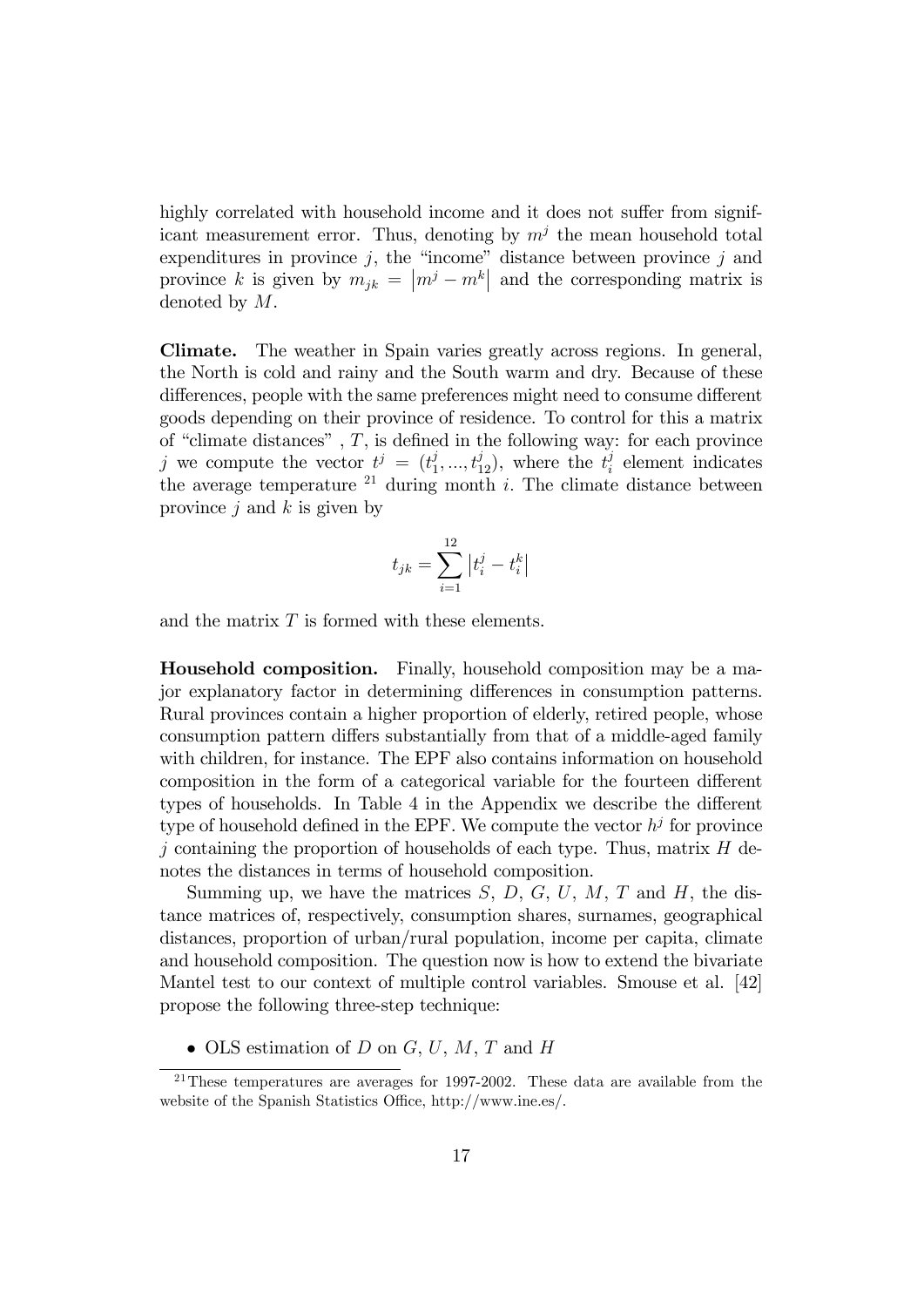- OLS estimation of S on G, U, M, T and H
- Bivariate Mantel test using the residuals of the previous two regressions.

Therefore, we perform a multivariate Mantel test to determine the significance of the correlation coefficient of the  $D$  and  $S$  matrices, controlling for  $G, U, M, T$  and H. The correlation is now 0.2277 and is significantly greater than zero as the p-value is 0:0042. Thus, after controlling for how close provinces are in income, urban/rural environment, geographical distance, climate and household composition, we still Önd that provinces that are similar in the frequencies of surnames tend to be similar in their consumption preferences.

#### 4.3 Different Groups of Consumption Goods.

We now look at differences in the correlation depending on the type of consumption good considered. Parental transmission might play a more important role in, for example, the formation of preferences over food than in the formation of other types of preferences. Or, equivalently, for some types of consumption good such as food, the offspring of immigrants can be less prompted to adopt the habits of the host province than for other consumption goods. This new exercise will also help to analyze whether the positive correlation between surname and consumption distances is due to what we call a ghetto grouping effect. If immigrants tend to concentrate into some particular areas, newcomers will be living in the same environment as in their province of origin. In this case, the preferences of the parent would coincide with those of the environment, and therefore, we should find a large correlation coefficient for all consumption goods both under parental and environmental transmission.

We create two new distance matrices in consumption shares. The first matrix,  $S_f$ , includes exclusively all food goods that are the first thirty-three items on the list used to compute S. <sup>22</sup> The second matrix,  $S_{nf}$ , contains the remaining seventy items. Then we repeat our previous multivariate Mantel test twice, firstly replacing matrix S by matrix  $S_f$  and secondly replacing S by  $S_{n}$ . The results of these two tests indicate a striking difference between food and non-food cases. The test for food items (matrix  $S_f$ ) shows a significant correlation coefficient of  $0.3735$  (p-value 0). The correlation coefficient when the matrix with non-food items,  $S_{nf}$ , is used is 0.0465 and non-significant (p-value 0:3190).

 $22$ Subclasses 110-A to 120-A in Table 3.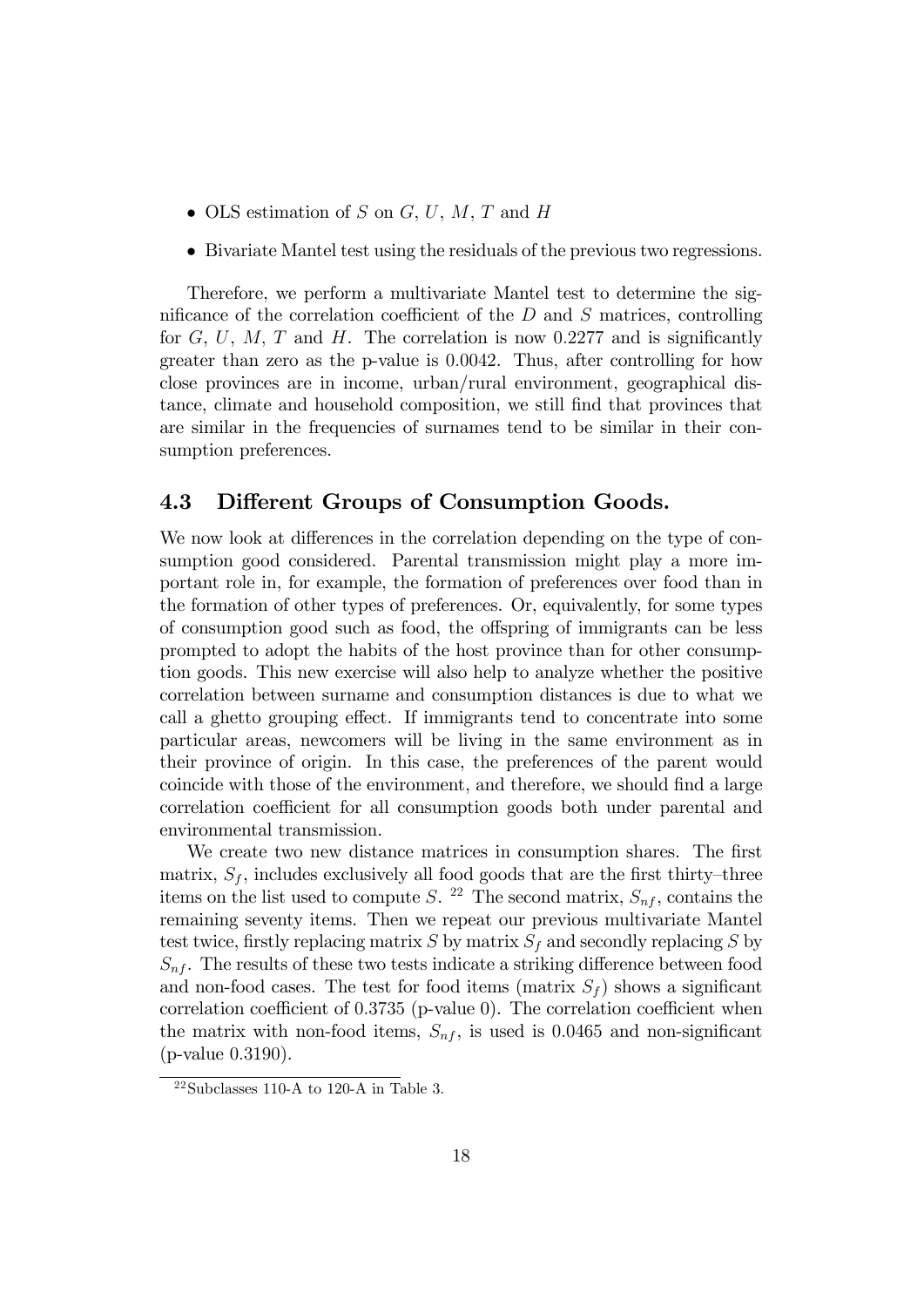The non-significance of this coefficient indicates that newcomers assimilate the preferences of locals in non-food consumption. This fact is difficult to interpret under the assumption of "ghetto grouping" and no parental transmission. Thus, our findings on the correlation coefficients are more consistent with the following statement: There is full environmental transmission on preferences over the non-food consumption goods, and therefore perfect integration of immigrants to their host environment. Regarding preferences over food items the result show lack of integration and suggests, but cannot unambiguously conclude, the existence of a strong parental transmission effect.<sup>23</sup>

This possible parental transmission for food preferences is related to the results provided in Waldkirch et al [46]. It is important to notice that these authors provide a result on possible parental transmission for the total amount spent on food. Our analysis, however, is much more disaggregated and focuses on the expenditure shares of thirty–three different food items. Moreover, after controlling for the State of residence of parents and their o§spring they obtain no correlation in the total amount spent on food. Interestingly, we have checked and found that a similar result holds in our case, i.e. after controlling for income and geographical distance the total amount spent on food is not related to surname distances. Thus, our findings also suggest that parental transmission of preferences affects the shares of the different food products rather than the total amount spent on food.

Three additional comments are called for here. First, it may be that our test does not detect parental transmission for non-food goods because the classification of these goods is less disaggregated than the classification of food goods. For example, it might be the case that children have the same preferences as parents for going to the theatre instead of to the cinema. However, both theatre and cinema expenditure belong to the same category and therefore the transmission of this sort of preference cannot be detected with our data. We have repeated all the previous tests using the maximum level of disaggregation available in the EPF (246 food items and 523 non-food items) and the results remain unchanged.<sup>24</sup> Second, our result could be due to the fact that preferences for non-food goods are basically the same across provinces. Our data, however, do not support this view since the non-food consumption patterns are different across the Spanish provinces even after controlling for income, geographical distance, household composition and climate (the unexplained variability of the regression is 79.2%). Third, following

<sup>23</sup>This ambiguity derives from the discussion in Section 1.2 where we have shown that a positive correlation between surnames and consumption distances is a necessary but not sufficient condition for parental transmission.

 $^{24}$ The results of these tests and the detailed specifications are available upon request. The disaggregated list of EPF goods and services can be found in http://www.ine.es/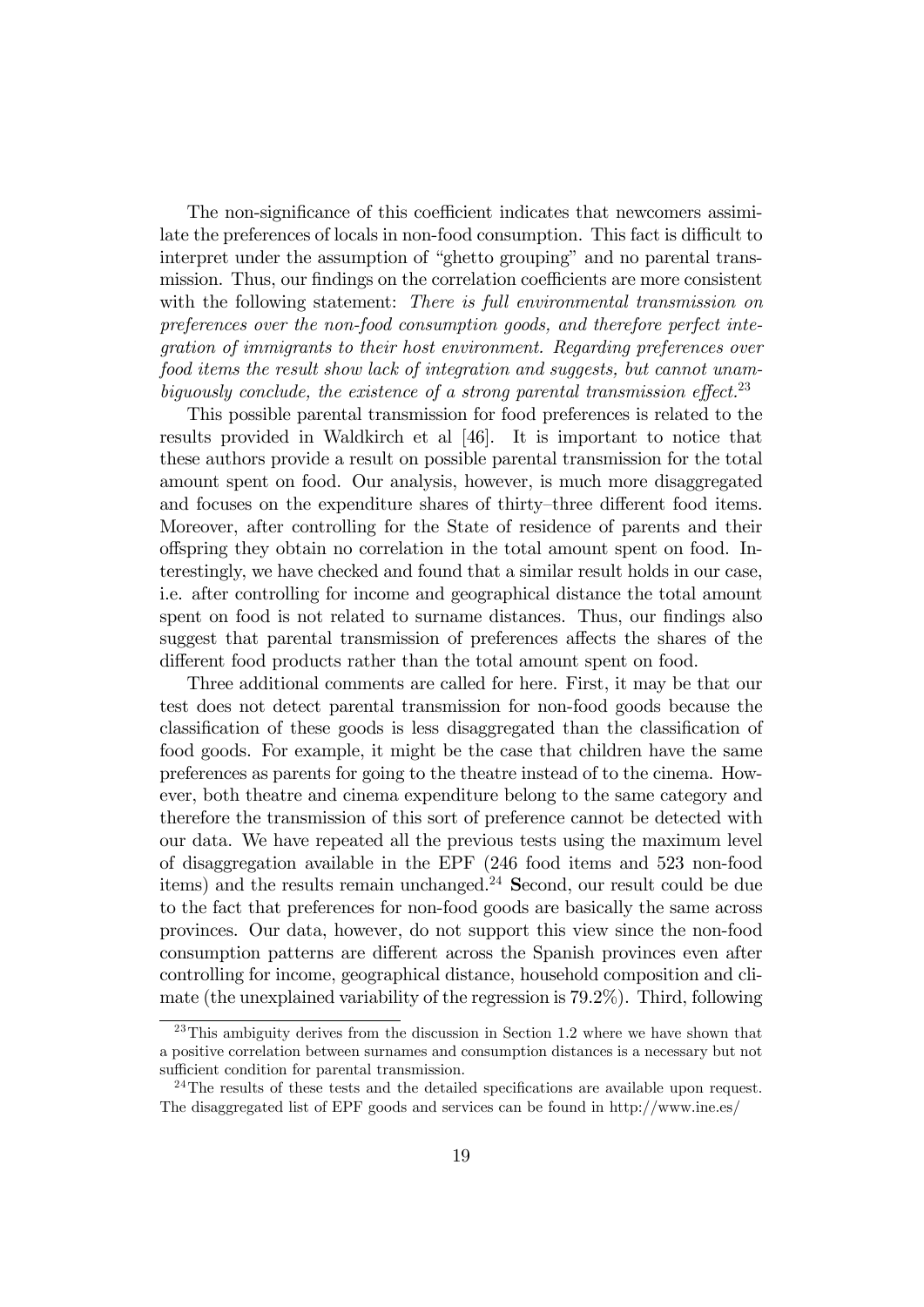the approach in Stigler and Becker[45] an alternative explanation of our result for food goods is that we are not detecting transmission of preferences but transmission of skills in the household production of food related goods. Cooking is a production process that is learnt within the family environment and children and young adults might easily acquire their parents' cooking skills or "human capital". Since parents and their offspring share similar cooking skills it is natural to expect them to buy similar "cooking inputs" as well, i.e. similar food, and this fact is reflected in a similar composition of their food consumption shares. Although we cannot perfectly discriminate between this "skill transmission" hypothesis and our "preference transmissionî hypothesis, we tried to shed some light on this issue by dividing food items in two groups and running separate regressions. The first group includes food items that are clearly cooking inputs, like salt, sugar, vinegar, rice, flour, eggs, butter, different types of oil, of milk, of pasta, of meat, of fish, of fresh vegetables, etc. The second group includes food items that are typically eaten without being further processed, like coffee, tea, chocolate, ice creams, different types of fresh fruits, of bread, of pastries, of ham and sausages, of cheese, etc.<sup>25</sup> We find a positive and significant correlation coefficient for both groups (see columns  $1$  and  $2$  in Table  $2$ ). The correlation coefficients are  $0.3168$  (p-value 0) for the first group and  $0.3698$  (p-value 0) for the second. This result does not rule out the "skill transmission" hypothesis but shows that it is not the unique channel. Finally, the main caveat of our approach is that we cannot perfectly control for differences in prices across provinces. We control for how urban/rural regions are which partially explains differences in prices. We also control for geographical distance that accounts for transportation costs for tradable goods. However, for nontradable goods there might be differences in prices between provinces that we have not accounted for, and these differences in prices could be driving our results for non-food goods because, although we have exclude housing from the analysis, non-food goods include some non-tradable services that could have different prices in different provinces. To check whether our results for non-food goods are driven by differences in prices, we have calculated our correlations for non-food goods using only tradable goods (see column 3 in Table 2). Tradable non-food goods include books, magazines, towels, blankets, carpets, cutlery, jewelry, computers, different types of clothes, of furniture, of small appliances, of cleaning products, of toiletries, of vehicles, of toys, etc.<sup>26</sup> The correlation coefficient for tradable goods is 0.1389 (pvalue  $(0.1)$ , a bit larger than for all non-food items but still non-significant.

<sup>&</sup>lt;sup>25</sup>The grouping is based on the detailed classification that considers 246 food items. The detailed list of goods on each group is available upon request.

 $^{26}$ The classification into tradable and non-tradable is based on the detailed classification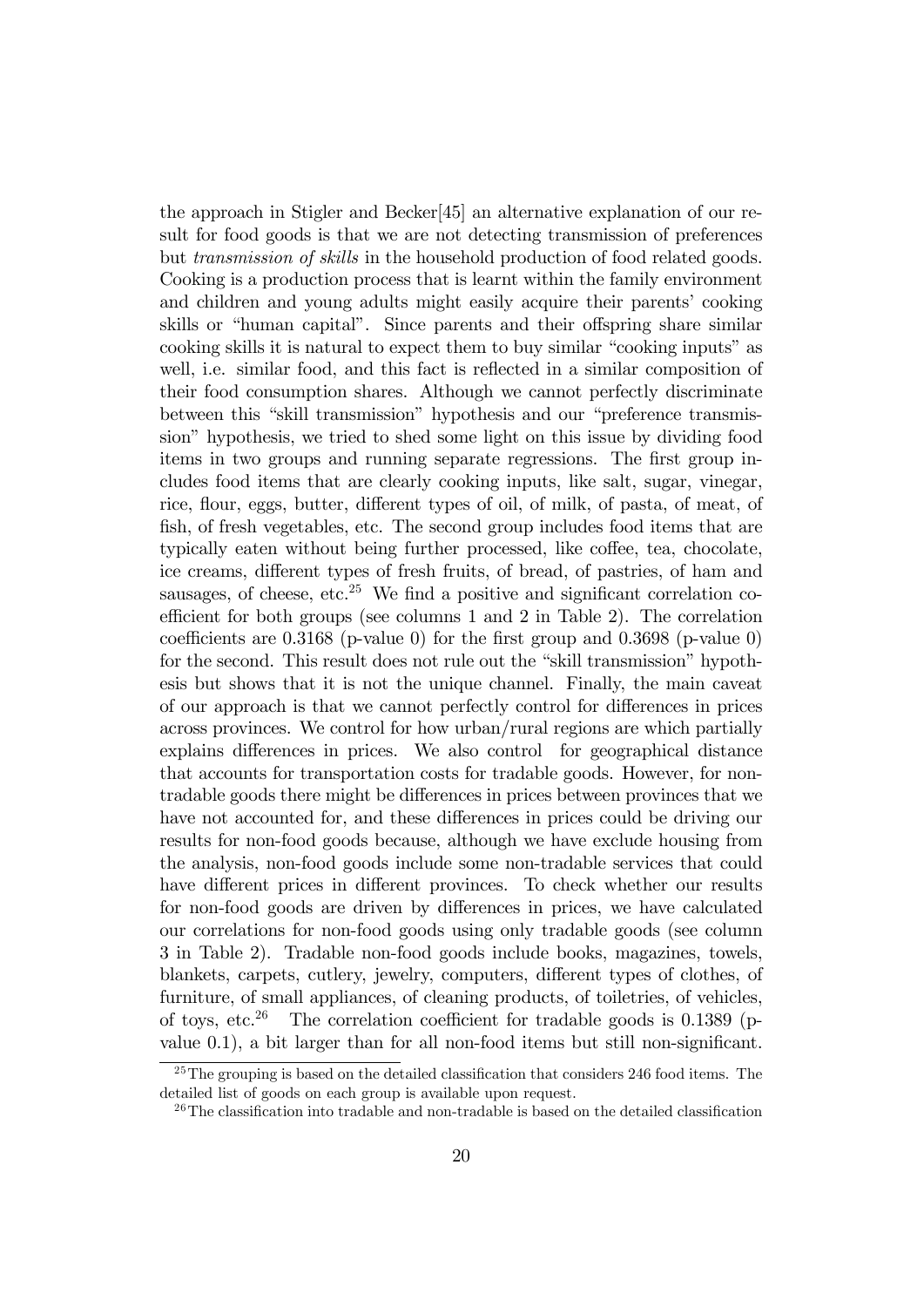This result confirms that the absence of correlation for non-food items is not driven by differences in prices across provinces.

#### 4.4 Controlling for Recent Migration

In this Section we show that controlling for recent migration flows does not alter the finding of the previous Section. Thus, the possible importance of parental transmission only for food consumption remains true even when we leave out recent migrants.

One might claim that immigrants' adaptation to their host environment takes place during the second generation (see Borja [3]). In this case, since there were some significant migration flows in Spain in the 60's and 70's, our previous conclusion relating a significant correlation coefficient as a necessary condition for a parental transmission effect might be misleading. To see this, suppose that the first generation of adult immigrants keep their original preferences. Their offspring, however, adopt the preferences of the host province, i.e. environmental transmission is the only factor in the preference formation process. However, the matrix of surname distances and the matrix of consumption shares could be correlated because of the recent migration, leading us wrongly to deduce the possibility of a significant parental transmission.

To control for this possibility we should disentangle the contribution of recent migration to the consumption and surname vectors and this requires information on the net migration flows between Spanish provinces during the last generation. Unfortunately, this information is not available. However, the Spanish labor force survey (Encuesta de la Poblacion Activa, EPA) also conducted by the INE, contains information on the current province of residence and the birthplace of individuals. The EPA is a quarterly survey and the sample size is around 190,000 individuals. Households are interviewed for six consecutive quarters. In this study we merge two waves of the EPA: First quarter 1999 and third quarter  $2000<sup>27</sup>$  Thus, using the data from the EPA, we construct a matrix,  $E$ , of "migration" distances in the following way: we associate the vector  $b^j = (b_1^j)$  $(i_1^j, ..., b_{47}^j)$  to province j such that the  $b_i^j$  $i$  element contains the percentage of people living in province j who were born in province  $i$ . We construct the matrix  $E$  in a similar way to the previous matrices. The element  $e_{jk}$  is the distance between province j and k, i.e.  $e_{jk} = \sum_{i=1}^{47} |b_i^j - b_i^k|$ . Since geographical mobility over the last 15 years in Spain has been very low we are confident that a large majority of the people born in province  $i$  and currently living in province  $j$  did not live

that considers 523 non-food items. The detailed list of tradable goods is available upon request.

<sup>&</sup>lt;sup>27</sup>We use these two waves to avoid duplicity of households.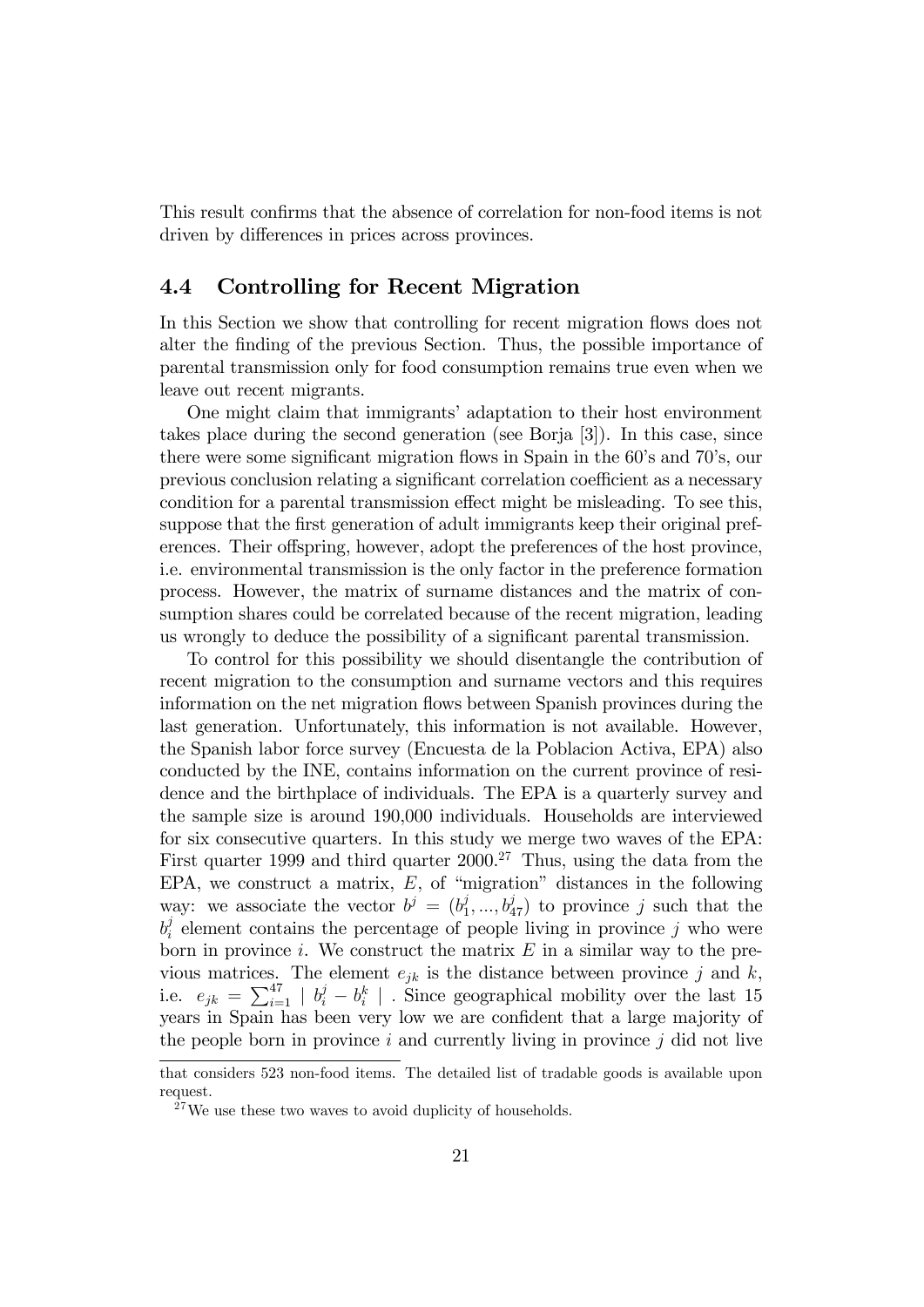in another province before migrating to j. Thus, our matrix  $E$  may be seen as a good approximation to the matrix of recent migration flows between Spanish provinces.

We repeat our previous multivariate Mantel test now including the additional matrix  $E$ . More precisely, we test the significance of the correlation coefficient between matrix S and matrix D, controlling for  $G, U, M, T$ , H and E. We obtain that the correlation coefficient is  $0.1669$  (see Table 1), lower than before but still large and significant (p-value  $0.0359$ ). We also carry out the test when consumption goods are divided into food (matrix  $S_f$ ) and non-food groups (matrix  $S_{nf}$ ) as in the previous subsection. It is reassuring to observe that the correlation coefficient when only food is considered is still high  $(0.3154)$  and significant (p-value 0.0002), and the coefficient for the non-food case remains low  $(0.0180)$  and clearly non-significant (p-value) 0:4191), indicating that for non-food goods parental transmission plays no role in the preference formation process.

We were concerned that the significance of our results were due to a small number of "outlier" provinces. Hence, we have checked the robustness of our test by sequentially dropping groups of three provinces. Then, we run the test for all possible subsets of provinces (16.215) leaving out one triplet in each run. The results shows that when we consider all goods we find a non-significant correlation in about one third of the runs. In the case of food consumption the correlation coefficient in all the runs is positive and significant at the  $5\%$  level. For non-food items the correlation coefficient is not significantly greater than zero at the  $5\%$  level in any of the runs. Hence, we are confident that our results are not driven by a small number of extreme observations.

We also checked that the results presented in the previous section regarding cooking inputs and tradable non food goods remain valid after controlling for recent immigration (see Table 2).

## 5 Final Comments and Further Work

We have developed a novel indirect approach to analyze the existence of intergenerational linkages in consumption preferences. This new approach is based on the analysis of the correlation between the geographical distributions of surnames and consumption choices. It is important to stress here that the use of surnames, though novel in this Öeld, is not indispensable to our method: the spatial distribution of any other individual characteristic that is perfectly transmitted from parents to offspring could play the same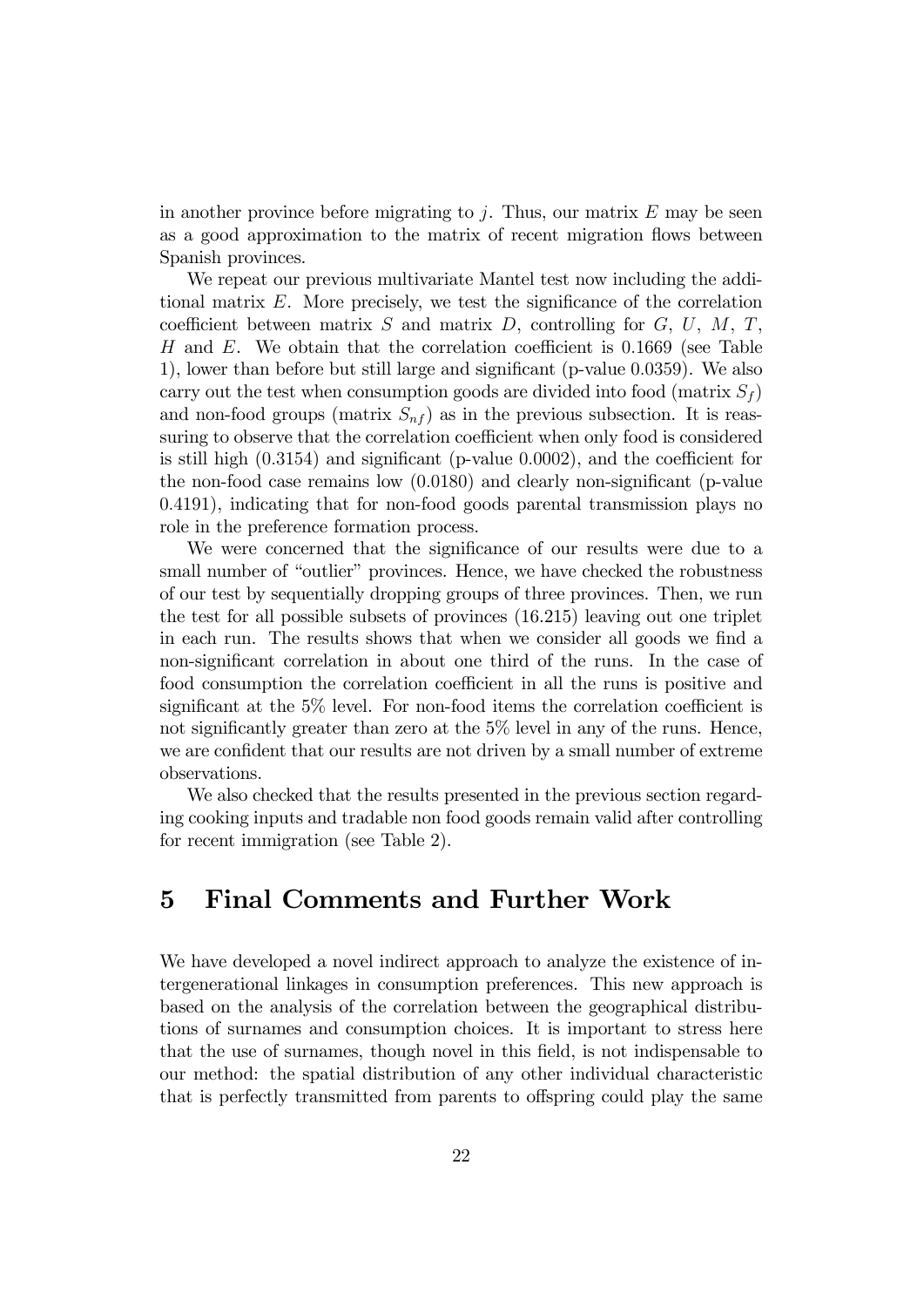role. However, surnames fit perfectly for this purpose and by using the spatial distribution of surnames obtained from the telephone directory we have shown that only for food items there might be an intergenerational linkage.

Information on geographical distribution of surnames is becoming easily available for many other countries where there are also good surveys of consumption behavior. Applying our methodology to a second country would be an important exercise in investigating the robustness of our results and making international comparisons.

# References

- [1] Becker, G.S. and C.B. Mulligan (1997), "The Endogenous Determination of Time Preference," Quarterly Journal of Economics, 112, 729-758.
- [2] Bisin, A. and T. Verdier (2001), "The Economics of Cultural Transmission and the Dynamics of Preferences" Journal of Economic Theory, 97, 298-319.
- [3] Borjas, G. (1994), "Long-run Convergence of Ethnic Skill Differentials: the Children and Grandchildren of the Great Migrations", Industrial  $\mathcal{C}$ Labor Relations Review, 47, 553-573.
- [4] Browning, Martin and M. Dolores Collado (2001), "The Response of Expenditures to Anticipated Income Changes: Panel Data Estimates", American Economic Review, 91, 681-92.
- [5] Cavalli-Sforza, L.L. and M.W. Feldman (1981), Cultural Transmission and Evolution: A Quantitative Approach, Princeton: Princeton University Press.
- [6] Cavalli-Sforza, L.L., Menozzi P.and A. Piazza (1994), The History and Geography of Humans Genes. Princeton: Princeton University Press.
- [7] Carreras, A. and X. Tafunell, (2005), *Estadísticas históricas de España*. Bilbao: Fundación BBVA, eds.
- [8] Cesarini, D., Dawes, C.T., Johannesson, M., Lichtenstein, P. and B. Wallace, (2009), "Genetic Variation in Preferences for Giving and Risk Taking," Quarterly Journal of Economics, May, 809–42.
- [9] Charles, K.K. and E. Hurst (2003), "The Correlation of Wealth across Generations." Journal of Political Economy, 111(6):1155-82.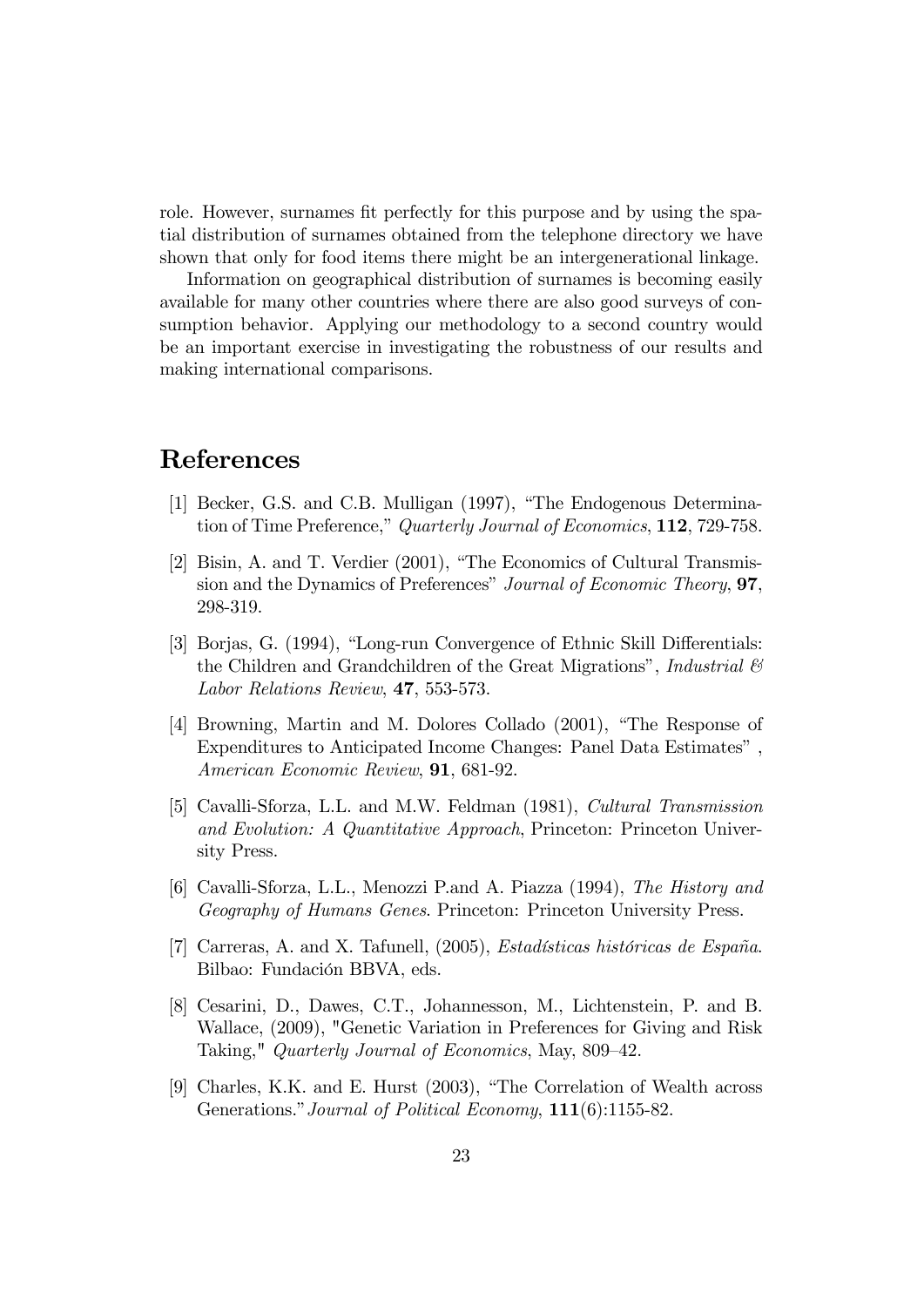- [10] Cipriani, M., Giuliani, P. and O. Jeanne (2007), "Like Mother Like Son? Experimental Evidence on the Transmission of Values from Parents to Children," IZA Discussion Paper n. 2768.
- [11] Clark, Gregory (2009), "The indicted and the wealthy: Surnames, reproductive success, genetic selection and social class in pre-industrial England", mimeo.
- [12] Clark, Gregory (2010), "Regression to mediocrity? Surnames and social mobility in England, 1200-2009," mimeo.
- [13] Collado, M.D., Ortuño-Ortin, I. and A. Romeu (2008): "Surnames and Social Status in Spain," *Investigaciones Economicas* 32(3), 259-287.
- [14] Daniels. M., Devlin, B. and K. Roeder (1977), "Of Genes and IQ" in B. Devlin, Fienberg, S., Resnick, D. and K. Roeder (eds.) Intelligence. Genes, and Success. New York: Springer-Verlag, 45-70.
- [15] Derrida, B., Manrubia, S.C. and D.H. Zanette (2000), "On the Genealogy of a Population of Biparental Individuals" Journal of Theoretical *Biology*, **203**, 303-315
- [16] Derrida, B., Manrubia, S.C. and D.H. Zanette (1999), "Statistical Properties of Genealogical Trees" Physical Review Letters, 82, 1987-1990.
- [17] Desmet, K., Le Breton, M., Ortuno-Ortin, I. and S. Weber (2009), "The Stability and Breakup of Nations: A Quantitative Analysis," Journal of  $Economic$  Growth,  $16$ , 183-213.
- [18] Dohmen, T., Falk, A., Huffman, D. and U. Sunde  $(2011)$ , "The Intergenerational Transmission of Risk and Trust Attitudes", Review of *Economic Studies*, forthcoming.
- [19] Einav, L. and L. Yariv (2006), "What's in a Surname? The Effects of Surname Initials on Academic Success", Journal of Economic Perspectives, 20, 175-188.
- [20] Fauré, R., Ribes, M. and A. García (2001), *Diccionario de Apellidos Españoles*, Espasa, Madrid.
- [21] Feldman, M.W., Otto, S. P. and F.B. Christiansen (2000), "Genes, Culture, and Inequality." in K. Arrow, S. Bowles and S. Durlauf (eds.) Mer*itocracy and Economic Inequality.* New Jersey: Princeton University Press. 61-85.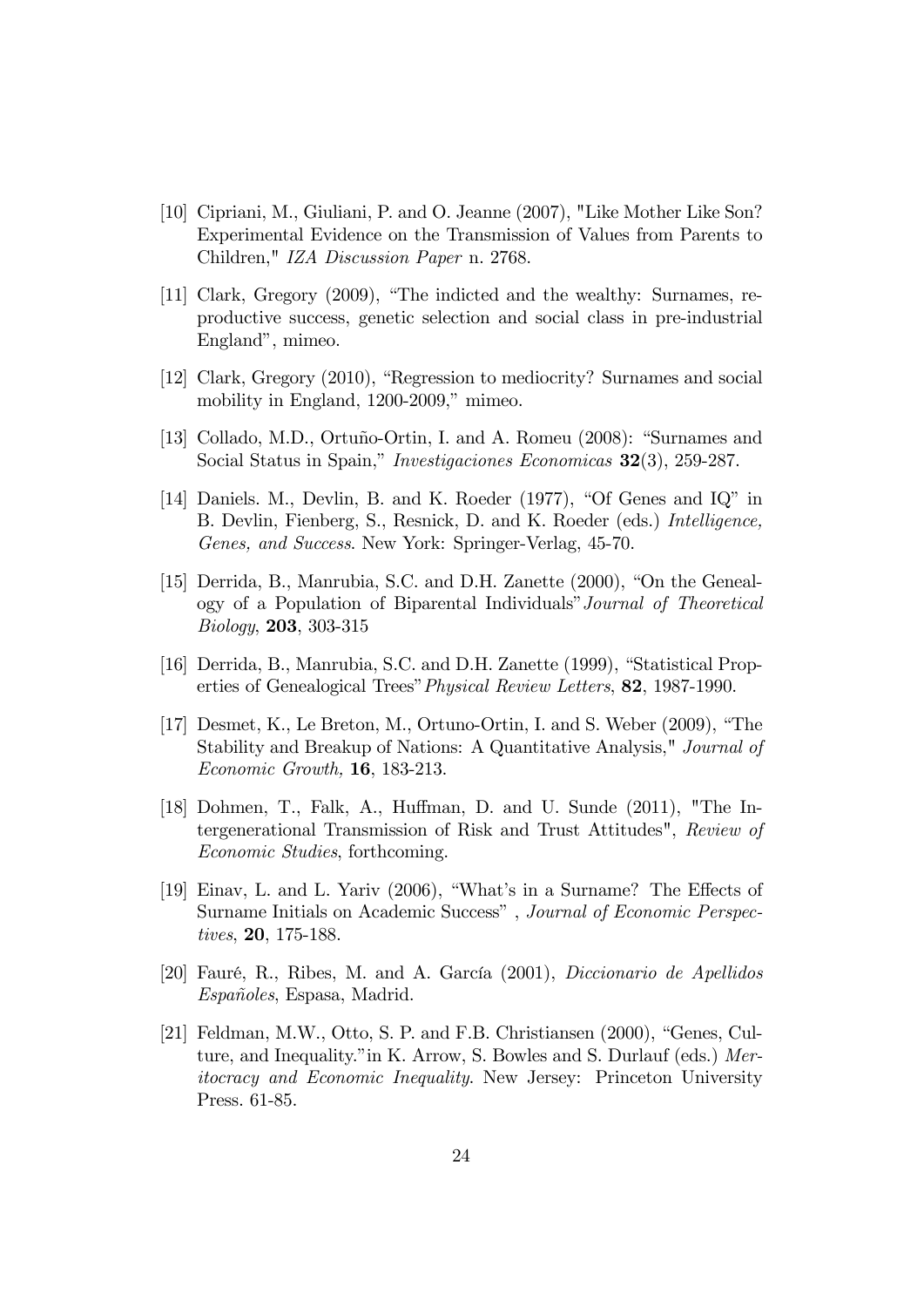- [22] Fryer, R.G., Jr. and S. D. Levitt (2004), "The Causes and Consequences of Distinctively Black Names." Quarterly Journal of Economics,  $119(3)$ , 767-805.
- [23] Goldin, C. and M. Shim (2004), "Making a name: Women's Surnames at Marriage and Beyond." Journal of Economic Perspectives,  $18(2)$ , 143:160.
- [24] Harris, J.R. (1998), The Nurture Assumption: Why Children Turn Out the Way They Do. The Free Press.
- [25] Holloway, S.M. and J.A. Sofaer (1992), "Coefficients of Relationship by Isonomy among Registrations for Five Common Cancers in Scottish Males." Journal of Epidemiology and Community Health, 46, 368-372.
- [26] Jennings, M.K., L. Stoker and J. Bowers (2001), *Politics Across Gen*erations: Family Transmission Reexamined. Institute of Governmental Studies, University of California, Berkeley.
- [27] Jobling, M.A., Hurles, M.E. and C. Tyler-Smith (2004), *Human Evolu*tionary Genetics. Origins, People & Disease. New York: Garland Science.
- [28] Jobling, M.A. (2001), "In the Name of the Father: Surnames and Genetics." Trends in Genetics,  $17(6)$ : 353-57.
- [29] Lasker, G.W. (1985), Surnames and Genetic Structure, Cambridge University Press.
- [30] Legendre P. and L. Legendre (1998), Numerical Ecology, Elsevier, New York.
- [31] Mantel N. (1967), "The Detection of Disease Clustering and a Generalized Approach," Cancer Research, 27, 209-220.
- [32] Mazumder, B. (2005), "Fortunate Sons: New Estimates of Intergenerational Mobility in the United States Using Social Security Earnings Data," The Review of Economics and Statistics, 87,2, 235-255.
- [33] Mulligan, C. (1997), Parental Priorities and Economic Inequality. Chicago: University of Chicago Press.
- [34] Mulligan, C. (1999), "Galton vs. Human Capital Approaches to inheritance" Journal of Political Economy,  $107(6)$ , 184-224.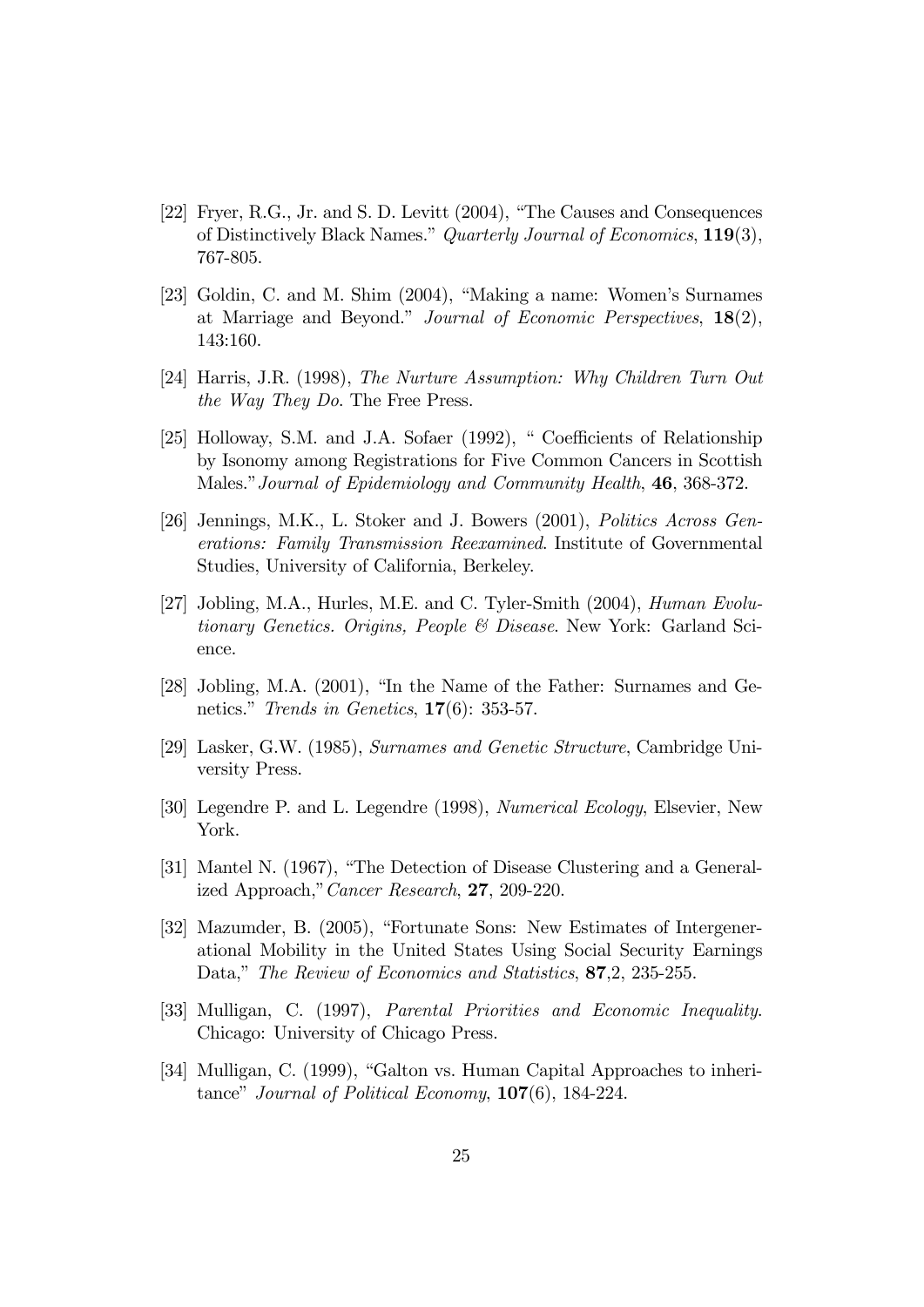- [35] OECD (2002), *Trends in International Migration*, Publications Service, Paris.
- [36] Pollak, R.A. (1970), "Habit Formation and Dynamic Demand Function" Journal of Political Economy, 78, 745-63.
- [37] Pollak, R.A. (1978), "Endogenous Tastes in Demand and Welfare Analysis" American Economic Review, 68(2), 374-379.
- [38] Rodriguez-Larralde, A., A. Gonzales-Marin, C. Scapoli, and I. Barrai (2003), "The Names of Spain: A Study of the Isonymy Structure of Spain," American Journal of Physical Anthropology, 121, 280-292.
- [39] Rowe, D. (1994), The Limits of Family Influence: Genes, Experience and Behavior. New York: The Guilford Press.
- [40] Salazar-Acha, J. (1991), Génesis y Evolución Histórica del Apellido en España. Real Academia Matritense de Heráldica y Genealogía. Madrid.
- [41] Simonson, I. and A. Sela (2011), "On the Heritability of Consumer Decision Making: An Exploratory Approach for Studying Genetic Effects on Judgment and Choice," Journal of Consumer Research, 37 (6), 951-966.
- [42] Smouse P.E., Long J.C. and R.R. Sokal (1986), "Multiple Regression and Correlation Extensions of the Mantel Test of Matrix Correspondence." Syst. Zool, 35, 627-632.
- [43] Sokal, R.R. and F.J. Rohlf (1995), *Biometry: The Principles and Prac*tice of Statistics in Biological Research. W.H. Freeman and Company, New York.
- [44] Solon, Gary (1992), "Intergenerational Income Mobility in the United States." American Economic Review, 82(3), 393-408.
- [45] Stigler, G.J. and G.S. Becker (1977), "De Gustibus non Est Disputandum" American Economic Review,  $67(2)$ , 76-90.
- [46] Waldkirch, A., Ng, S. and D. Cox  $(2004)$ , "Intergenerational Linkages in Consumption Behavior," The Journal of Human Resources, 39(2), 355-381.
- [47] Wilhelm, M.O., Brown, E., Rooney, P.M. and R. Steinberg (2008), "The Intergenerational Transmission of Generosity," Journal of Public Economics 92, 2146-2156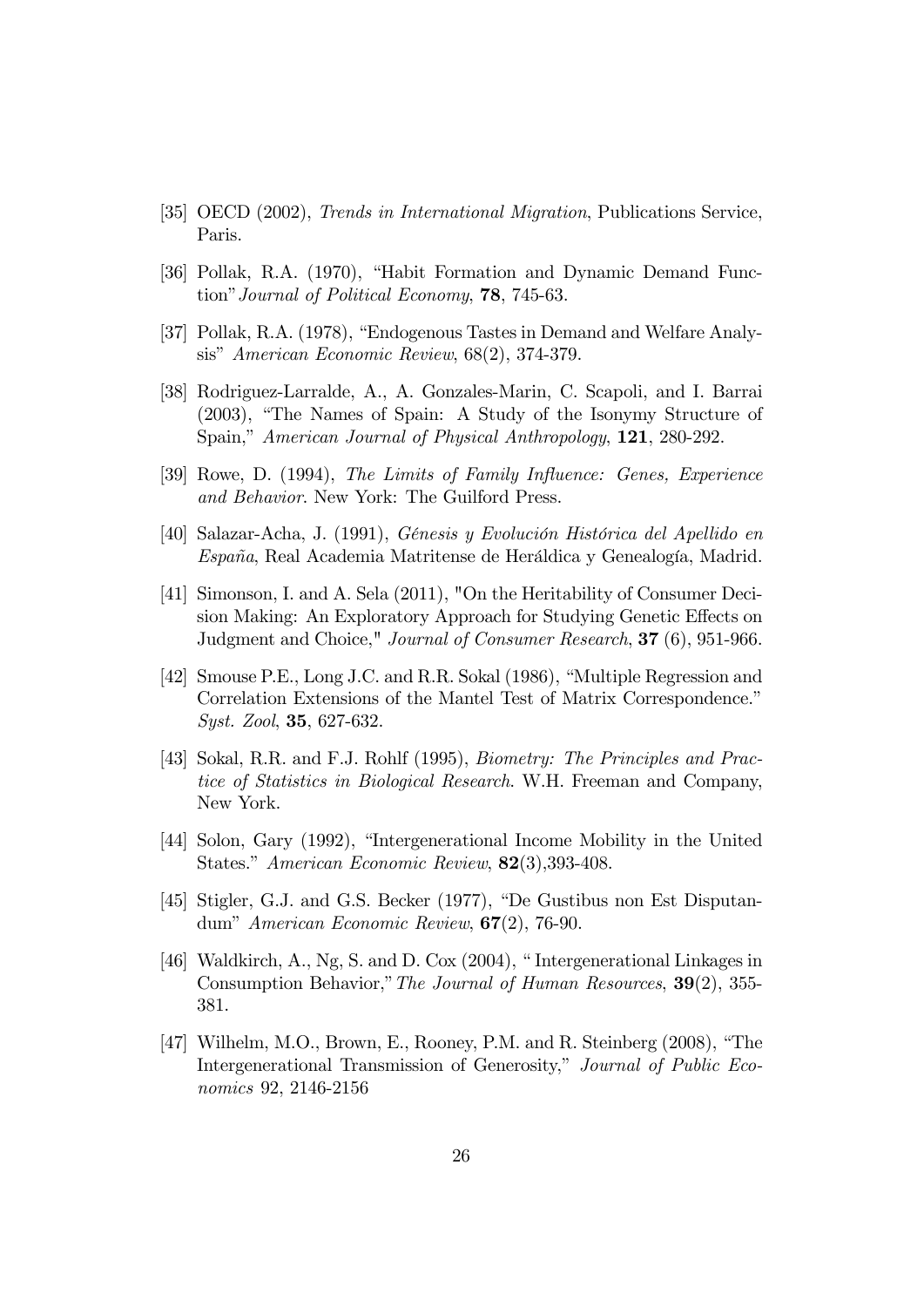# Appendix: Tables

| <b>Table 1.</b> Mantel Test Statistics. |  |
|-----------------------------------------|--|
|                                         |  |

| Control variables.          | All EPF  | Food     | Non Food |
|-----------------------------|----------|----------|----------|
| <b>None</b>                 | 0.4198   | 0.5391   | 0.1991   |
|                             | (0.0000) | (0.0000) | (0.0089) |
| Urban, Income, Climate,     | 0.2277   | 0.3735   | 0.0465   |
| Kms, Household Composition  | (0.0042) | (0.0000) | (0.3190) |
| Urban, Income, Climate,     |          |          |          |
| Kms, Household Composition, | 0.1669   | 0.3154   | 0.0180   |
| Recent immigration          | (0.0359) | (0.0002) | (0.4191) |

Right tail p-values in parenthesis

#### Table 2. Mantel Test Statistics.

| Control variables.          | Cooking  | Other food | Non Food         |
|-----------------------------|----------|------------|------------------|
|                             | inputs   | goods      | (tradable goods) |
| <b>None</b>                 | 0.5393   | 0.5730     | 0.2005           |
|                             | (0.0000) | (0.0000)   | (0.0136)         |
| Urban, Income, Climate,     | 0.3168   | 0.3698     | 0.1389           |
| Kms, Household Composition  | (0.0000) | (0.0000)   | (0.1000)         |
| Urban, Income, Climate,     |          |            |                  |
| Kms, Household Composition, | 0.2404   | 0.3141     | 0.0599           |
| Recent immigration          | (0.0006) | (0.0002)   | (0.2995)         |

Right tail p-values in parenthesis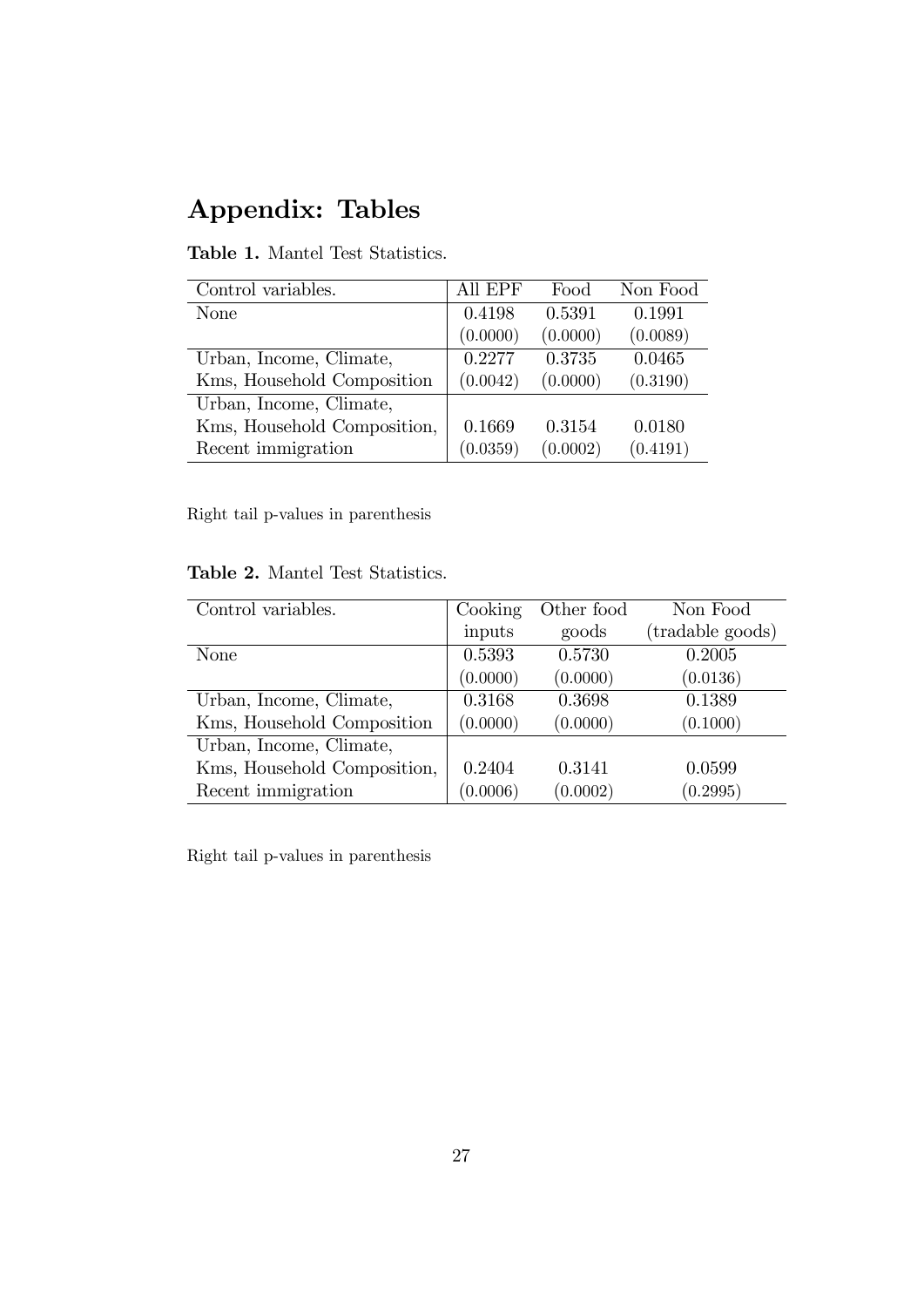Table 3. Subclasses of consumption goods in the EPF survey.

| $\overline{\text{Class}}$ | Subclass                                                                           |
|---------------------------|------------------------------------------------------------------------------------|
| 110                       | A. Rice B. Flour and lightly processed cereals C. Bread                            |
|                           | D. Pastry-cooked products E. Pasta products and other cereal based products        |
| 111                       | A. Beef B. Veal C. Pork D. Sheep meat                                              |
|                           | E. Poultry F. Cooked pork G. Canned and processed meat                             |
|                           | H. Other meats and meat offal                                                      |
| 112                       | A. Fresh and frozen fish B. Dried, smoked, canned and processed fish               |
|                           | C. Fresh and frozen crustaceans and molluscs                                       |
| 113                       | A. Liquid milk B. Preserved milk C. Cheese and other dairy products                |
|                           | D. Eggs                                                                            |
| 114                       | A. Butter and margarine B. Edible oils                                             |
| 115                       | A. Fresh fruit B. Nuts and raisins, olives, canned fruit and fruit juices          |
|                           | C. Fresh vegetables D. Dried vegetables E. Frozen, preserved and canned vegetables |
| 116                       | A. Potatoes and their by-products                                                  |
| 117                       | A. Sugar                                                                           |
| 118                       | A. Coffee, cocoa, infusions and substitutes                                        |
| 119                       | A. Chocolate and chocolate substitutes B. Other food products                      |
| 120                       | A. Non-alcoholic beverages                                                         |
| 130                       | A. Spirits B. Wine C. Beer D. Other alcoholic beverages                            |
| 140                       | A. Tobacco                                                                         |
| 210                       | A. Men's clothes B. Men's underwear C. Women's clothes                             |
|                           | D. Women's underwear E. Children's clothes                                         |
|                           | F. Children's and babies' underwear G. Clothing complements and repairs            |
| 220                       | A. Men's footwear B. Women's footwear C. Children's and babies' footwear           |
| 221                       | A. Footwear repair                                                                 |
| 310                       | A. Housing rentals B. Expenses related to property                                 |
|                           | C. Repair and maintenance of rented housing D. Repair and maintenance of property  |
| 311                       | A. Water supply                                                                    |
| 320                       | A. Electricity and gas B. Heating fuels                                            |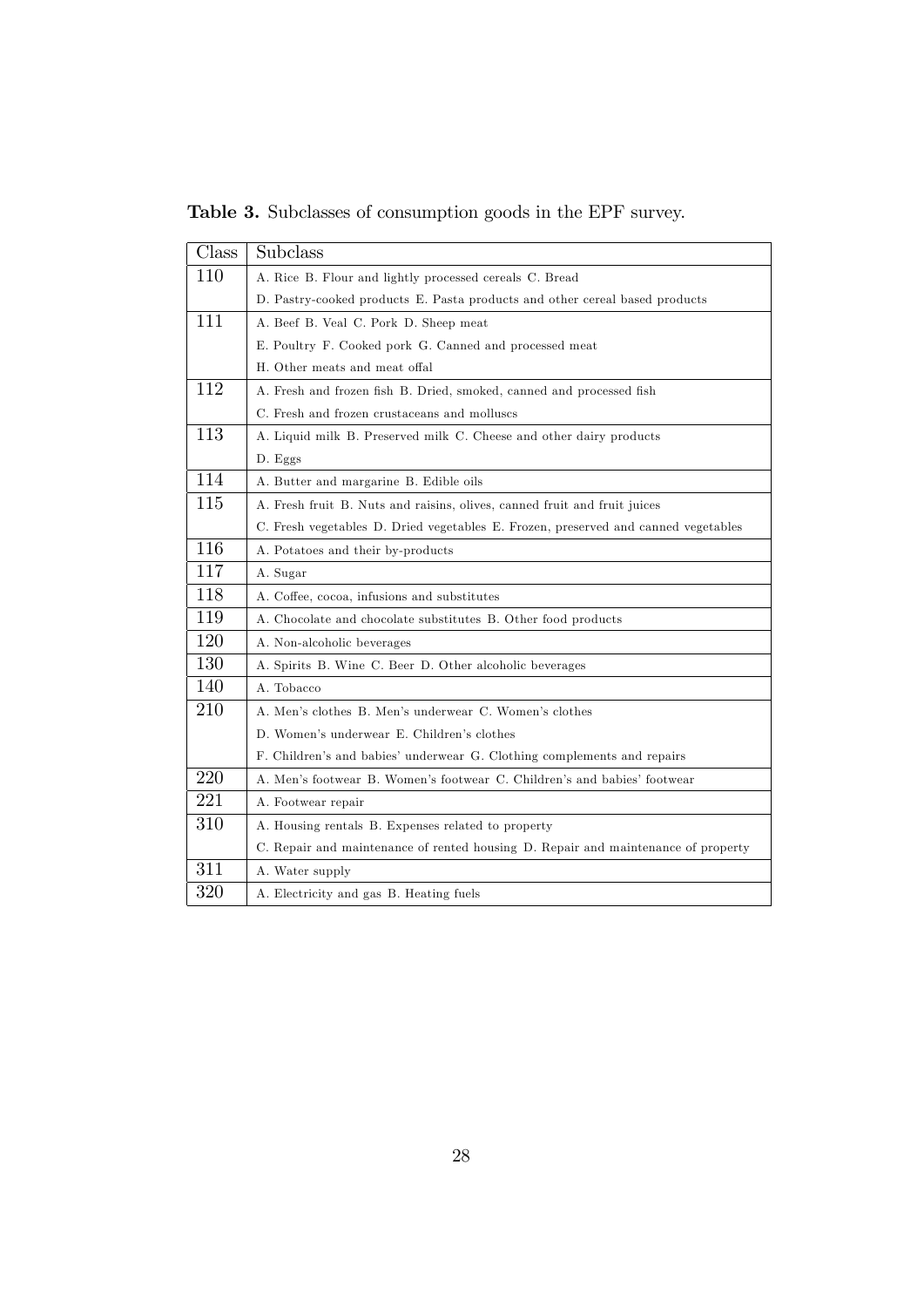Table 3. (Continued)

| Class | Subclass                                                                              |
|-------|---------------------------------------------------------------------------------------|
| 410   | A. Furniture for kitchen and bathroom B. Other furniture and decorative ornaments for |
|       | the household C. Floor coverings and repairs                                          |
| 420   | A. Household textiles B. Other furniture goods and repairs                            |
| 430   | A. Refrigerators, washing machines, dishwashers and irons B. Cookers                  |
|       | C. Heating appliances D. Other electrical appliances and repairs                      |
| 440   | A. Glassware, tableware, cutlery and their repairs                                    |
|       | B. Other kitchen and household equipment and their repairs                            |
| 450   | A. Goods for cleaning and routine household maintenance                               |
|       | B. Other non-durable household goods                                                  |
| 451   | A. Household services, except domestic service                                        |
| 460   | A. Domestic service                                                                   |
| 510   | A. Medical products B. Other pharmaceutical products                                  |
| 520   | A. Therapeutic appliances and equipment and repairs                                   |
| 530   | A. Medical, nursing and other out-patient services                                    |
| 540   | A. Hospital services and similar                                                      |
| 550   | A. Health insurance                                                                   |
| 610   | A. Motor cars B. Other vehicles                                                       |
| 620   | A. Tyres, spare parts and repairs                                                     |
| 621   | A. Fuels and lubricants                                                               |
| 622   | A. Other goods related to personal transport                                          |
| 630   | A. Local transport                                                                    |
| 631   | A. Long-distance transport                                                            |
| 640   | A. Postal services and communications                                                 |
| 710   | A. Radio and television equipment and repairs B. Other audio-visual equipment         |
| 711   | A. Photographic equipment, computers and others                                       |
| 712   | A. Equipment for sport B. Games and toys C. Other recreational goods                  |
| 720   | A. Cinema, theatre, football and others performances                                  |
| 721   | A. Recreational services                                                              |
| 730   | A. Books newspapers and magazines                                                     |
| 740   | A. Pre-primary and primary education B. Secondary education                           |
|       | C. Expenses related to education D. Secondary education                               |
|       | E. Education not definable by level                                                   |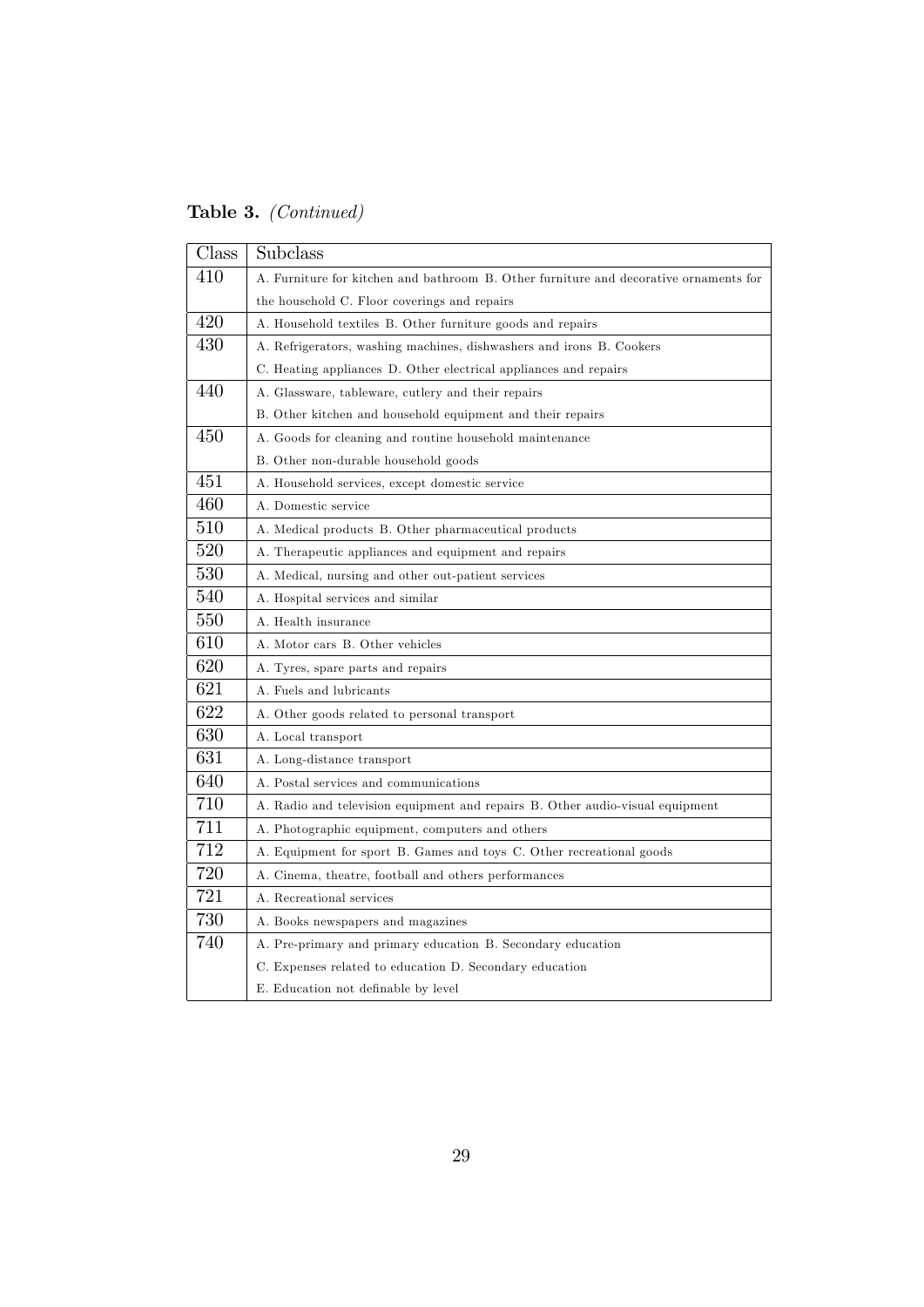Table 3. (Continued)

| Class | Subclass                                                          |
|-------|-------------------------------------------------------------------|
| 810   | A. Personal care services                                         |
| 811   | A. Durable personal care goods B. Non-durable personal care goods |
| 820   | A. Jewellery, imitation jewellery and their repairs               |
| 821   | A. Other personal effects                                         |
| 822   | A. Stationery materials                                           |
| 830   | A. Restaurants, bars and cafes                                    |
| 831   | A. Hotels and other accommodations                                |
| 840   | A. Tourist services                                               |
| 850   | A. Financial services                                             |
| 860   | A. Other services                                                 |